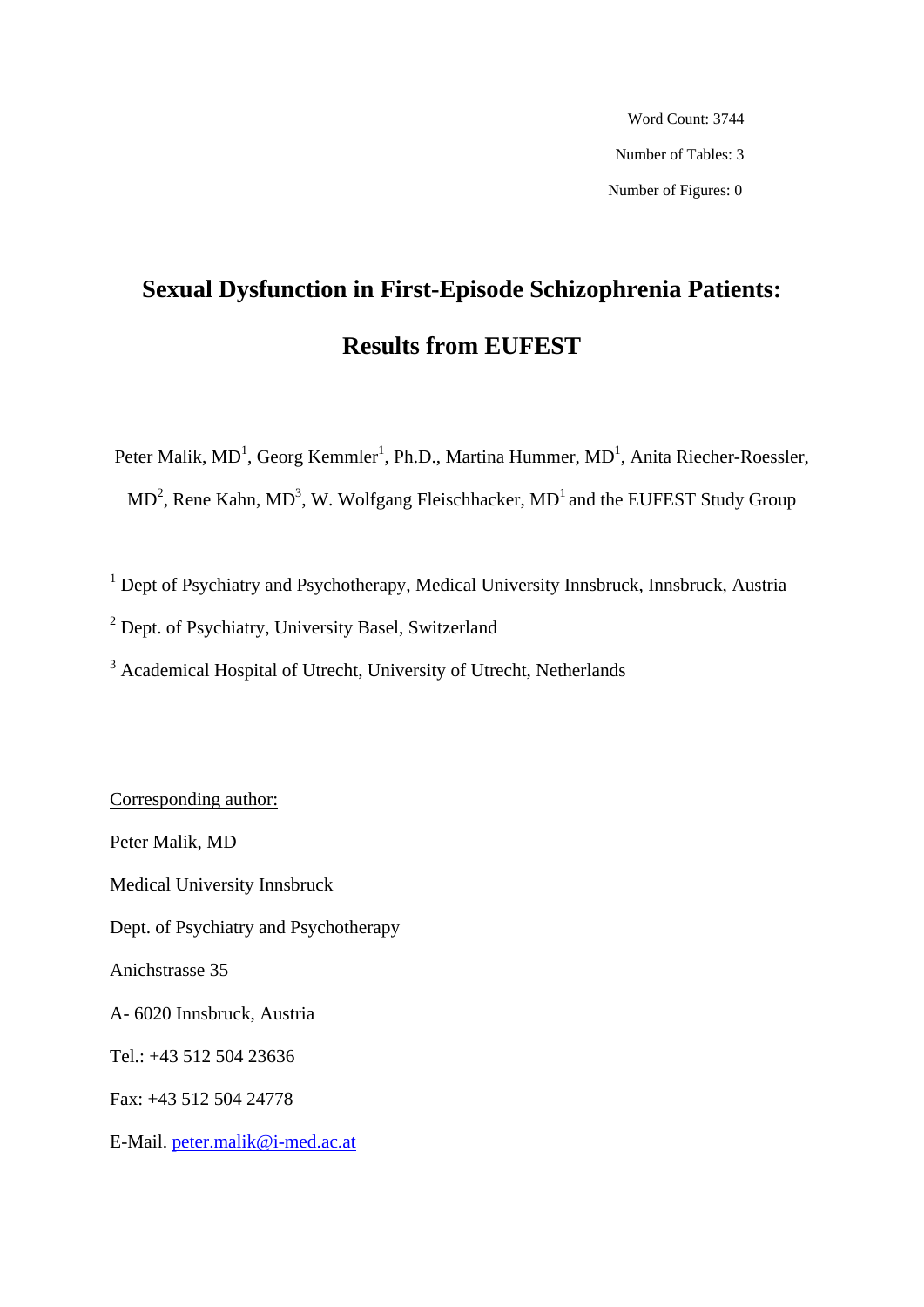## *ABSTRACT*

Sexual dysfunctions (SD) occur frequently in schizophrenia patients and have a huge impact on quality of life and compliance. They are often associated with antipsychotic medication. Nicotine consumption, negative or depressive symptoms and physical illness are also discussed as contributing factors. Data on SD in first-episode schizophrenia patients are scarce.

As part of the European First Episode Schizophrenia Trial (EUFEST), first-episode schizophrenia patients were randomly assigned to five medication groups. We assessed SD by analyzing selected items from the Udvalg for Kliniske Undersugelser (UKU) at baseline and five following visits.

Differences between antipsychotics were small for all SDs and fairly little change in the prevalence of SDs was seen over the course of the study. A significantly larger increase of amenorrhea and galactorrhea was seen with amisulpride than with the other medications. In men, higher age, more pronounced Positive and Negative Symptom Scale (PANSS) general psychopathology symptoms and higher plasma prolactin levels predicted higher rates of erectile and ejaculatory dysfunctions. PANSS negative symptoms and higher age were predictors for decreased libido.

In women, higher prolactin plasma levels were identified as a predictor of amenorrhea. PANSS negative symptoms predicted decreased libido.

All evidence taken together underscores the influence of the disease schizophrenia itself on sexual functioning. In addition, there is a strong correlation between the prolactin-increasing properties of amisulpride and menstrual irregularities.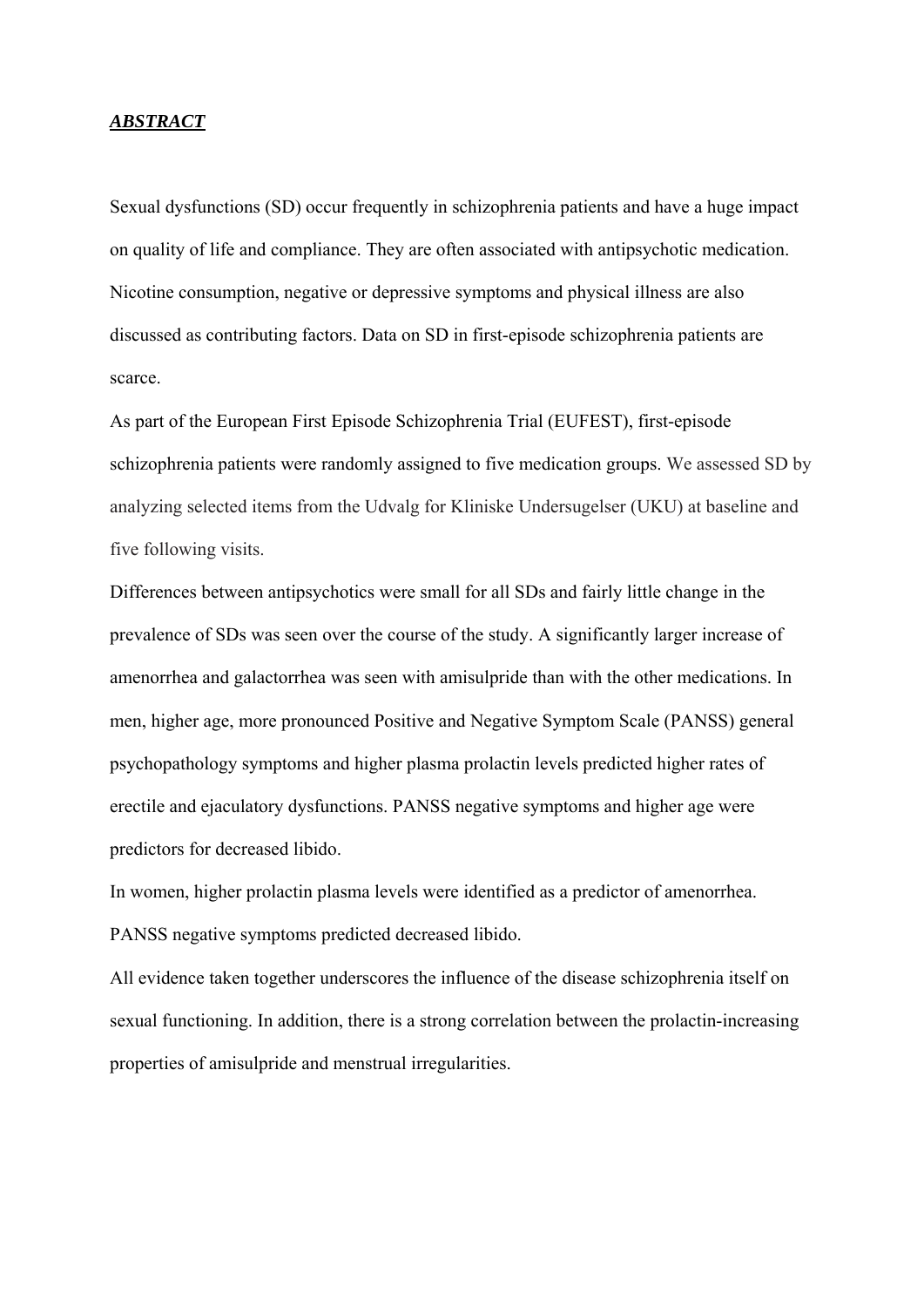### *INTRODUCTION:*

Sexual dysfunctions (SD) are frequent in both male and female schizophrenia patients (1-3). As patients rarely report this problem spontaneously, it is difficult to explore. Both quality of life (QOL) and compliance are affected by SD (4). In a study by Olfson and colleagues (5), patients with SD reported poorer QOL and lower levels of enjoyment in life, were less likely to have a romantic partner and less satisfied with the quality of their romantic relationships. 36% of the patients attributed changes in their sexual functions to antipsychotic medication. Antipsychotic treatment has frequently been associated with SD (6-9). Several mechanisms are discussed in this context: next to sedation due to antihistaminergic and antiadrenergic effects of antipsychotics or serotonergic blockade (10), low gonadal hormone levels and elevated prolactin may be contributing factors. Elevation of prolactin is caused by the antidopaminergic effect of antipsychotics in the hypothalamus (9) and has been suggested to impair sexual functioning via altering sex hormone release in the hypothalamic-pituitarygonadal axis (11). Conventional antipsychotics induce hyperprolactinemia more often than second generation antipsychotics, except for amisulpride, risperidone (12) and paliperidone (13). In addition, peripheral effects of antipsychotics on the sexual target organs need to be taken into account (2, 14). Clinically, a large range of SDs have been described in schizophrenia patients, including disturbances of sexual functioning such as erectile or ejaculatory dysfunction as well as disturbances of sexual experience like arousal or orgasmic dysfunction.

Montejo et al. (15), in a recent study, also confirmed SD to be common in antipsychotictreated patients. According to this report, SD also play an important role in adherence to medication.

Whether there is a causal relationship between SD and prolactin levels in schizophrenia patients, remains an open question. Studies addressing this issue so far have yielded divergent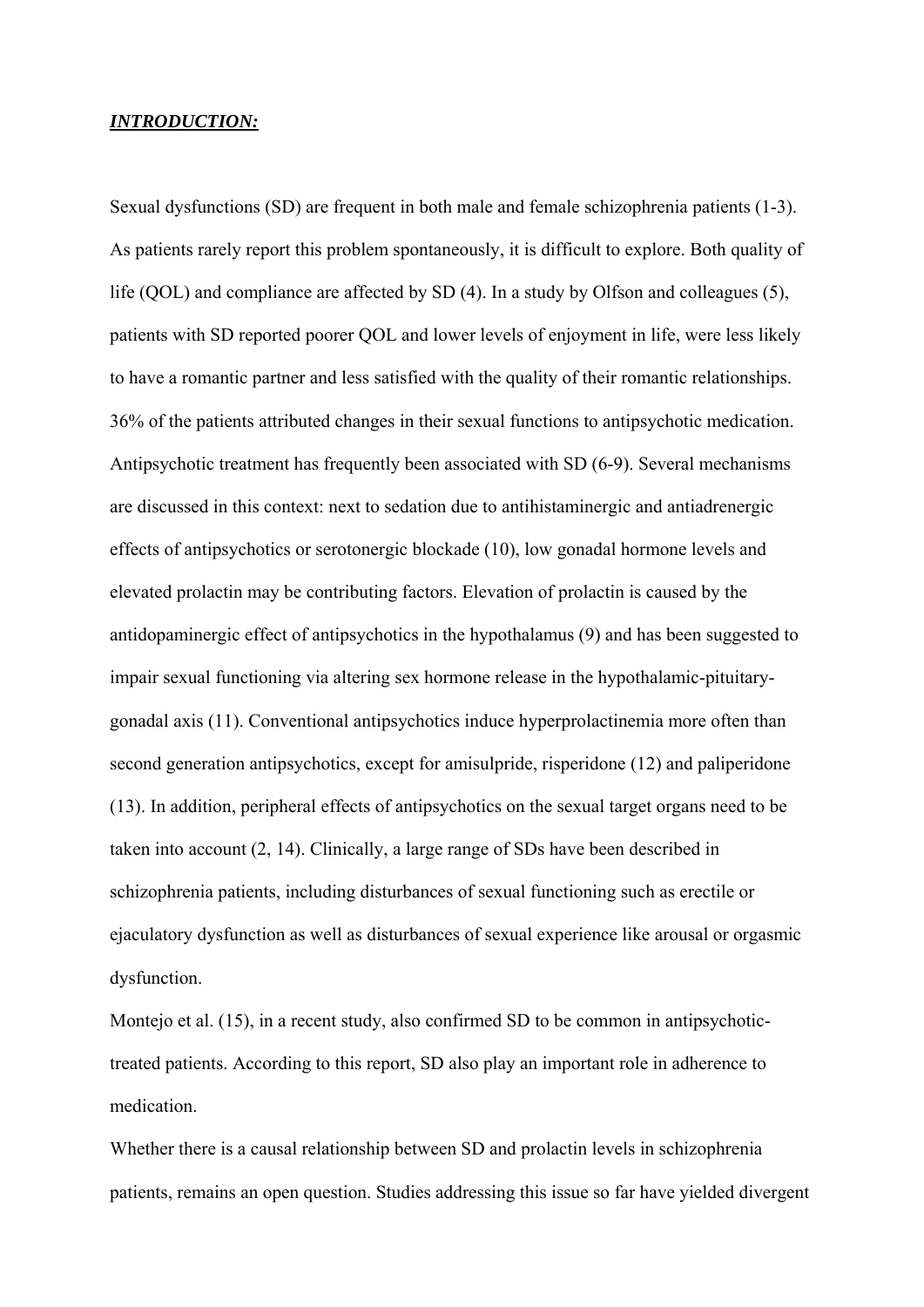results. Canuso et al. (16) have studied women taking antipsychotics and found high rates of SD in normoprolactinemic and hyperprolactinemic patients. Howes et al. (3) have investigated patients with schizophrenia and schizoaffective disorders and reported high rates of SD and hypogonadism but no association between prolactin levels and sexual functioning. Smith et al. (17), when examining conventional antipsychotics, also failed to find a correlation between prolactin and SD in male patients. Only in a subgroup (hyperprolactinemic men), prolactin levels were negatively correlated with erectile dysfunction. In women, prolactin correlated negatively with libido and physical arousal problems.

On the other hand, a number of groups have described an association between plasma prolactin and SDs. Knegtering et al. (18), when comparing sexual side effects of quetiapine and risperidone, indicated a higher rate of increased prolactin levels and sexual disturbances in patients on risperidone. They also reported significant correlations between prolactin elevation and SD in men. In another study by the same group (19), only 40% of emerging SD in schizophrenic patients were attributable to the prolactin-raising properties of antipsychotics. Rettenbacher et al. (20), in a drug monitoring program, found a correlation between diminished sexual desire and prolactin levels in male and female schizophrenia patients.

Besides antipsychotics, other factors also play a role in the etiology of SD in schizophrenia, as it can also be observed in untreated schizophrenia patients, the main complaint being diminished libido (21). Contributing factors include excessive nicotine consumption, negative or depressive symptoms (2) and a high comorbidity with physical illness (22). So far, the focus of research has been on SD in chronic schizophrenia patients. Little is known concerning SD in first-episode patients. We have therefore explored this question by analyzing safety data from the European First Episode Schizophrenia Trial (EUFEST) (23,

24).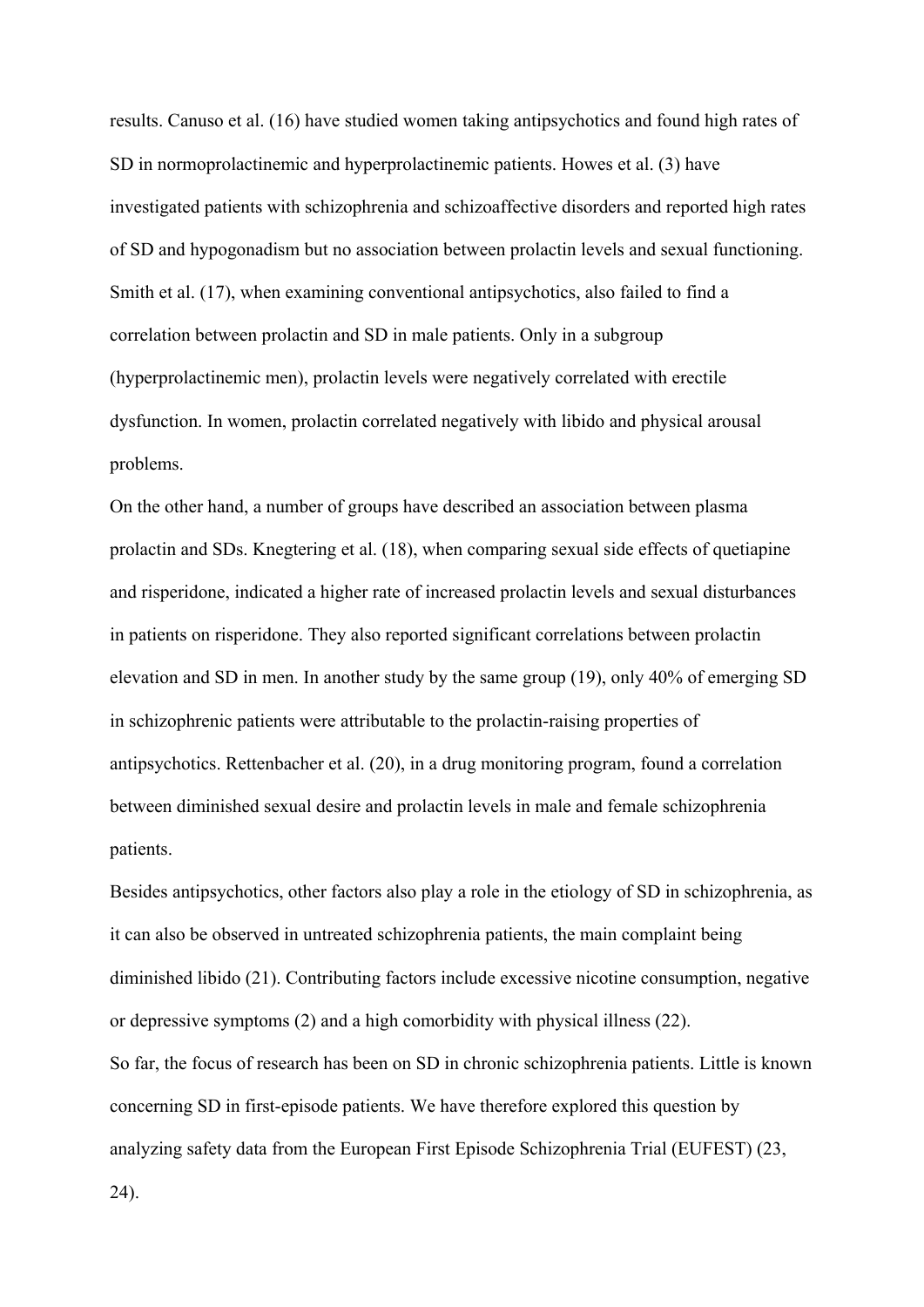## *METHODS*

Results were obtained as a part of EUFEST, the methodology of which has been described in more detail in previous publications (23, 24). A total of 50 centres participated. Eligible patients were aged 18-40 years and met criteria of the Diagnostic and Statistical Manual of Mental Disorders (fourth edition) for schizophrenia, schizophreniform disorder, or schizoaffective disorder. Onset of positive symptoms had to have occurred no more than two years before study entry, no more than 6 weeks lifetime exposure to antipsychotics was allowed.

498 patients were randomly assigned to receive haloperidol (1-4 mg/d, n=103), amisulpride (200-800 mg/d, n=104), olanzapine (5-20 mg/d, n=105), quetiapine (200-750 mg/d, n=104), or ziprasidone (40-160 mg/d, n=82). All study drugs were given orally, within the above dose ranges, at the treating psychiatrist's discretion. Baseline data were collected for demographics, diagnoses, treatment setting, psychopathology (Positive and Negative Syndrome Scale [PANSS]) (25), as well as other outcome parameters described in the original papers. Drug safety/tolerability was assessed through direct questioning by the researcher using the the Udvalg for Kliniske Undersugelser (UKU) (26) as well as the St Hans Rating Scale (SHRS) (27), for extrapyramidal adverse events. Furthermore, a physical examination was done in all patients; laboratory data (prolactin among other parameters) were recorded and an electrocardiogram (ECG) was obtained. The study lasted 52 weeks during which patients were seen at baseline, 2, 4, 6, 8 and 12 weeks later and in 3 monthly intervals from then on.

SDs were assessed by analyzing selected items from the UKU at baseline and after 1, 3, 6, 9 and 12 months of medication. The UKU Side Effect Rating Scale comprises a total of 48 symptoms. Out of these, the following items were used for this analysis: menorrhagia, amenorrhea, galactorrhea, gynaecomastia, increased sexual desire, diminished sexual desire,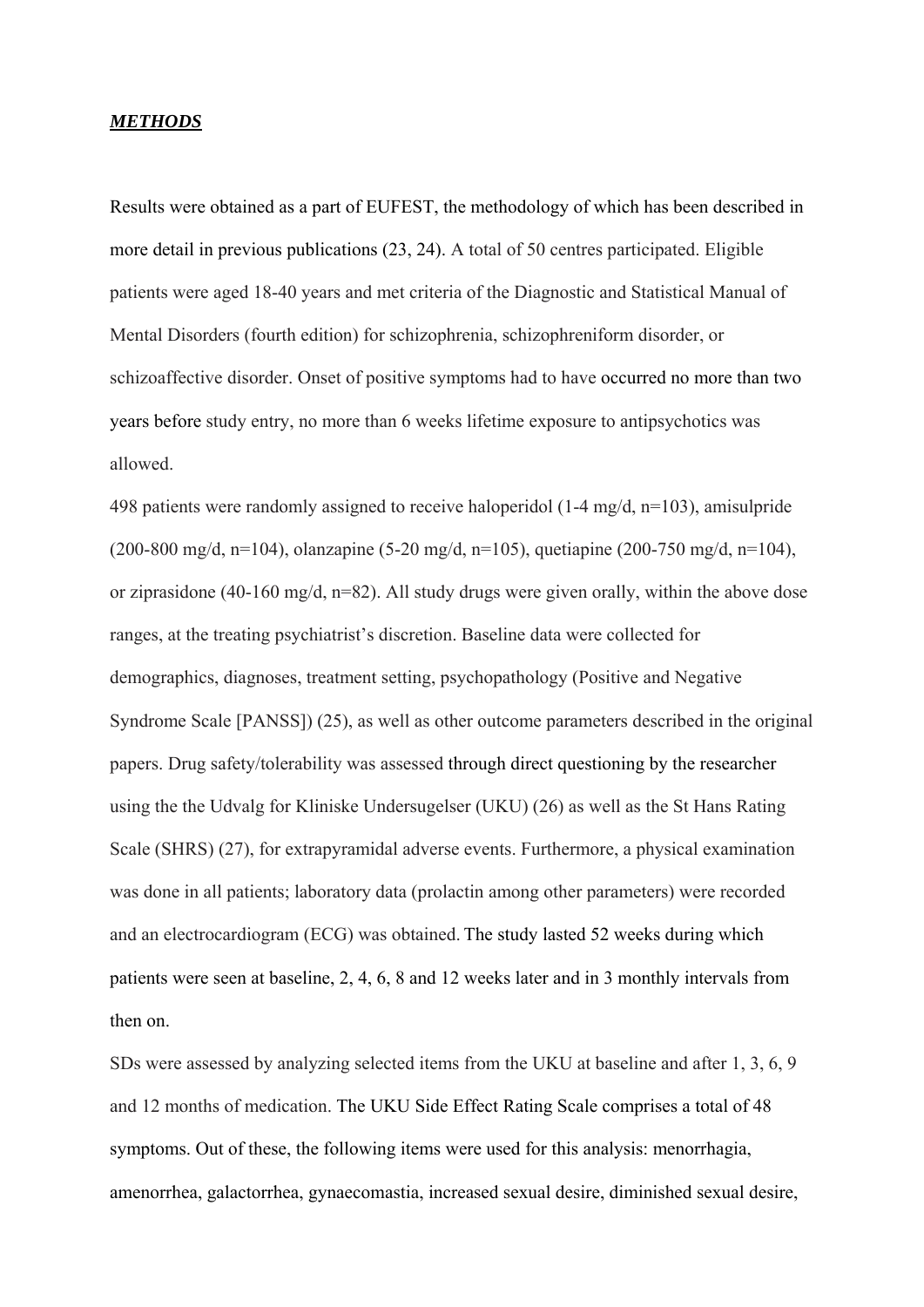erectile dysfunction, ejaculatory dysfunction, orgastic dysfunction, dry vagina. For each symptom, scores on the severity scale range from 0-3. Laboratory parameters were assessed at baseline and after 6 and 12 months.

## *Statistical methods*

Two different methods were used to analyze the prevalence of the individual SDs (dichotomized into present vs. absent, UKU scores either 0 (SD absent) vs.  $\geq 1$  (SD present)) over the course of time:

1) A simple comparison of SDs at baseline and at the end of treatment (12 months) using the last-observation-carried-forward (LOCF) method for missing value replacement. This analysis involved the Chi-square test for a baseline comparison of the five antipsychotics with regard to the individual SDs, the McNemar test for an analysis of the SDs over the course of time (baseline vs. end of treatment) and ordinal logistic regression for comparing the individual antipsychotics with respect to changes of SDs from baseline to end of treatment. For comparison, the same analyses were also performed for observed cases (OC). 2) A comprehensive longitudinal data analysis of the individual SDs using generalized estimation equations (GEE) logistic regression assuming an autoregressive correlation structure in the course of time (28). Independent variables considered in this analysis were antipsychotic treatment (5-level factor: 5 antipsychotics), time (6-level factor: 0, 1, 3, 6, 9 and 12 months) and time-by-treatment interaction. In order to limit the degrees of freedom and to maintain an appropriate level of statistical power, the factor time was dichotomized into baseline and post-baseline for analyzing the time-by-treatment interaction. In order to identify differential treatment effects that may be overlooked when inspecting only the time-bytreatment interaction, the above analysis was performed a second time using post-baseline observations only, adjusting for baseline SD as a covariate. In this case, a significant main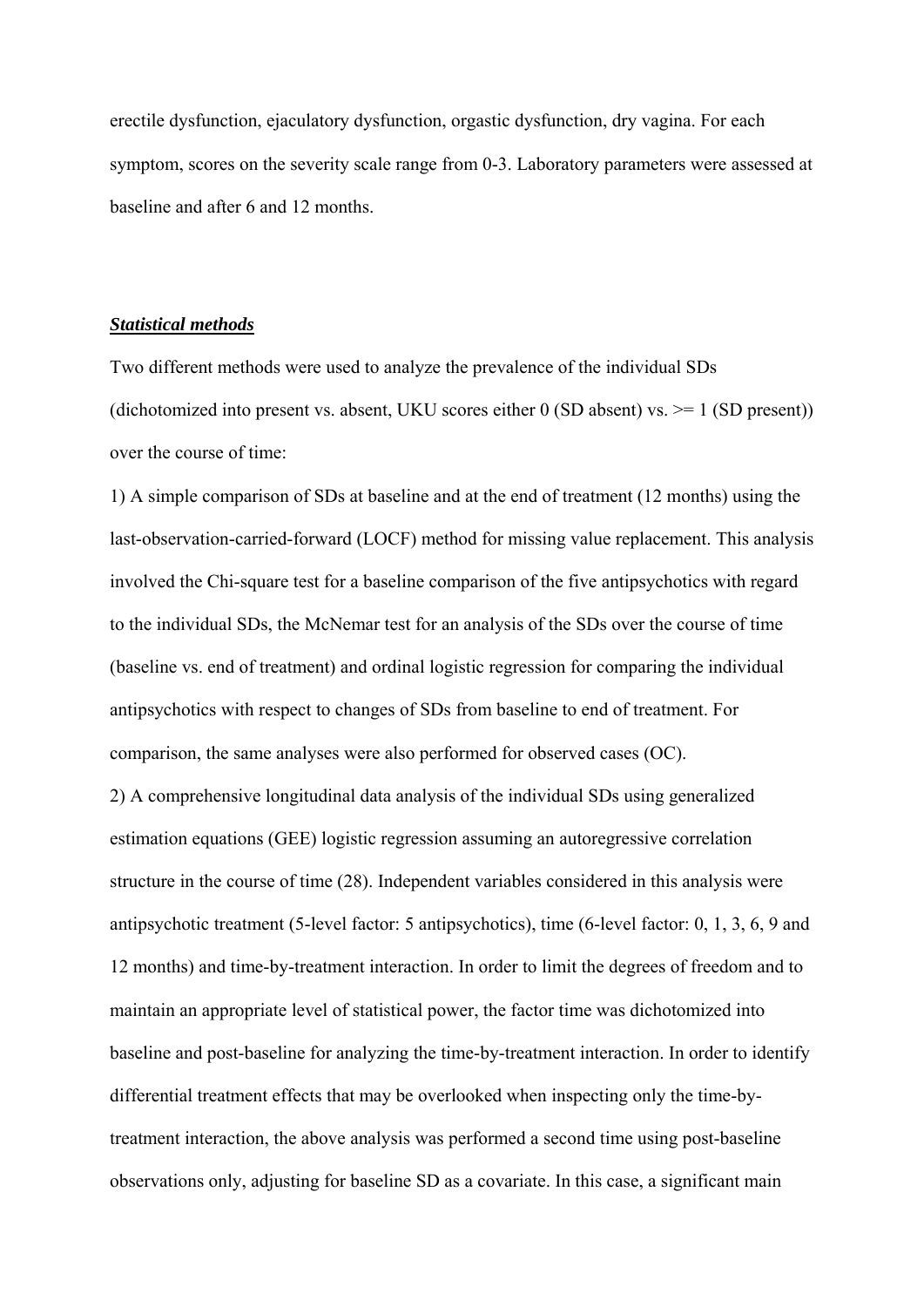effect of the factor "antipsychotic" indicates genuine treatment differences unaffected by potential baseline differences. Post-hoc treatment comparisons were carried out when the treatment effect or the time-by-treatment interaction was statistically significant; both the least significant difference (LSD) method and the Bonferroni method were used. In order to explore the effect of factors other than antipsychotic medication on the prevalence of SDs, we additionally performed longitudinal GEE logistic regression analyses for the individual SDs considering the following variables as potential predictors: age, psychopathology (PANSS subscales for positive, negative and general symptomatology), prolactin level and the use of potentially prolactin-increasing comedications (yes/no). All of these variables except age were modeled as time-dependent covariates. The backward stepwise elimination method was used for variable selection. All statistical tests were performed at a 0.05 level of significance.

## *RESULTS*

## *Prevalence rates of SDs in general*

Prevalence rates of SDs in male and female subjects are shown in **Table 1**, both at baseline and at 12 months (end of treatment). As differences between the individual antipsychotics were small for all SDs (there were neither significant treatment main effects nor significant baseline differences between APs) prevalence rates for the individual APs were pooled. Significant interactions between antipsychotics and time were observed for two SDs and will be dealt with in more detail below.

Overall, fairly little change in the prevalence of SDs was seen over the course of the study. In men, the prevalence of increased libido was found to diminish with time. In women, the prevalence of galactorrhea showed a significant increase. However, the highly significant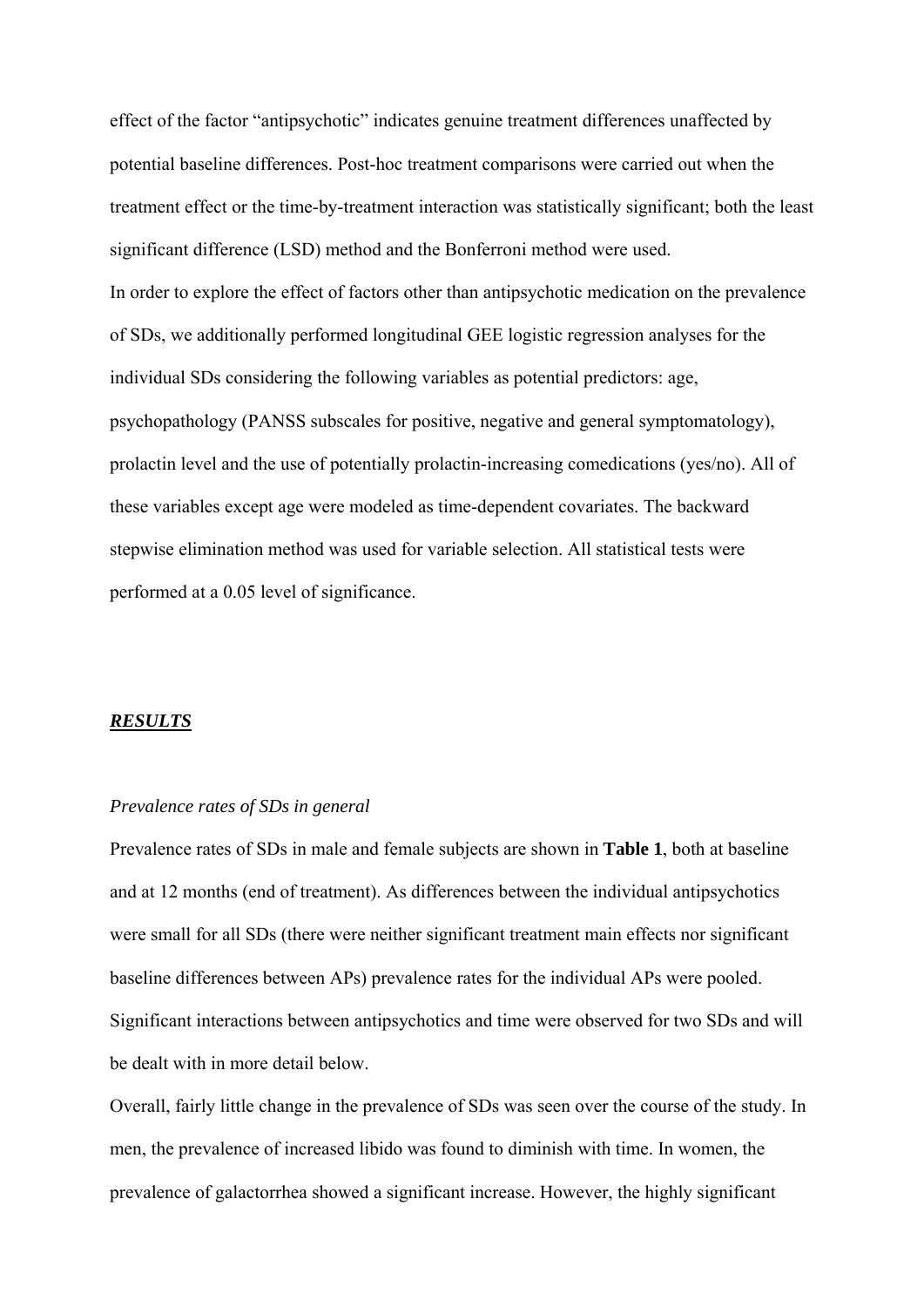interaction between time and antipsychotic  $(p=0.001)$  indicates that there was considerable heterogeneity among the individual drugs regarding the time course of galactorrhea. A similar heterogeneity was also observed for amenorrhea. In both cases a significantly stronger increase of SDs was seen with amisulpride than with the other medications (details in Table 1). A closer inspection of the time-by-treatment interaction for these two SDs is discussed in the following and detailed in table 2. No other SD in women showed a significant change over the course of time.

Modifications of the statistical analysis did not greatly affect these findings. When replacing the LOCF analysis by an analysis without imputation of missing values, the time-by-treatment interaction remained significant for galactorrhea ( $\chi^2$ <sub>4</sub> = 14.2, p=0.007) and almost significant for amenorrhea ( $\chi^2$ <sub>4</sub> = 9.0, p=0.060). When substituting the simple comparison of baseline and 12 months assessment by an analysis of the entire time course of the SD (using GEE logistic regression analysis), only one further SD was found to show a significant change over time, namely decreased libido in men (30.8% at baseline, 37.5% at 3 months, dropping to 27.4% at 12 months,  $\chi^2$ <sub>5</sub> = 13.5, p=0.015). However, this finding does not withstand a Bonferroni correction for multiple testing and thus the possibility of a chance finding cannot be ruled out.

## *Time course of amenorrhea and galactorrhea – comparison of the individual antipsychotics*

**Table 2** provides a detailed analysis of the time course of amenorrhea and galactorrhea, i.e. of the two SDs which had shown differential treatment effects. When considering the individual antipsychotics separately, significant changes over time of both amenorrhea and galactorrhea were seen in women receiving amisulpride, but not for any other drug. Significantly higher rates of amenorrhea, compared to baseline, were found after 3 and 6 months of treatment with amisulpride. Similarly, a significant increase in the prevalence of galactorrhea was observed after 3 months of treatment with amisulpride. Trend level significance ( $p<0.07$ ) was also seen after 1, 6 and 12 months.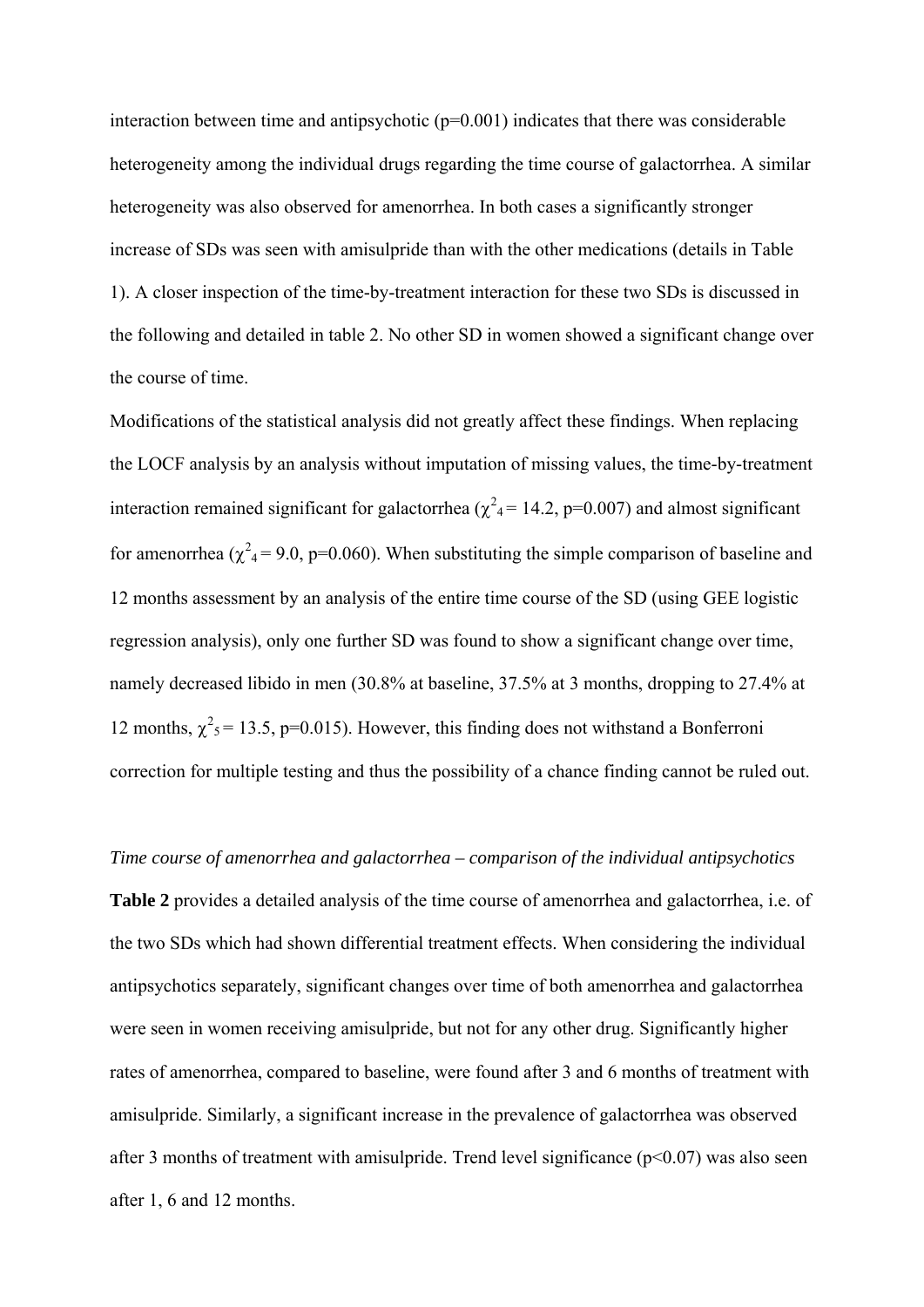These findings were largely confirmed by GEE logistic regression analysis. For amenorrhea, the time-by-treatment interaction did not reach statistical significance. However, the main effect of the factor "antipsychotic" considering only post-baseline observations attained significance ( $p=0.037$ ), confirming the presence of treatment differences regarding the prevalence of amenorrhea. Pairwise comparisons showed significantly higher rates of amenorrhea with amisulpride than with haloperidol, olanzapine or ziprasidone. For galactorrhea, a significant time-by-treatment interaction was found, revealing a different time pattern of this SD for the individual antipsychotics. Post-hoc comparisons between drugs demonstrated higher rates of galactorrhea with amisulpride than with all other medications. No differences were observed between the other antipsychotics.

## *Effect of age, psychopathology and prolactin level on the prevalence of SDs*

Demographic data and ranges of laboratory markers are described in detail in the original paper. Of relevance for the results reported here are the mean age of 26 years with an age range of 18.1-40.0 years, and prolactin levels ranging between 0.04-8.58 U/l with average levels of 0.70 U/l in men and 1.59 U/l in female patients. In order to explore the effect of factors other than antipsychotic medication on the prevalence of SDs, we performed GEE logistic regression analyses based on the data of all assessment times. Results are presented in Table 3. In men, higher age, more pronounced PANSS general psychopathology symptoms and higher plasma prolactin levels significantly predicted higher rates of both erectile and ejaculatory dysfunctions. Higher PANSS positive symptom scores were found to predict higher rates of increased libido, whereas more PANSS negative symptoms and higher age were identified as predictors of decreased libido. Higher age and more pronounced PANSS general symptoms predicted higher rates of orgastic dysfunction.

In women, PANSS positive symptoms were found to predict higher rates of menorrhagia. Higher prolactin plasma levels were identified as a predictor of amenorrhea, whereas none of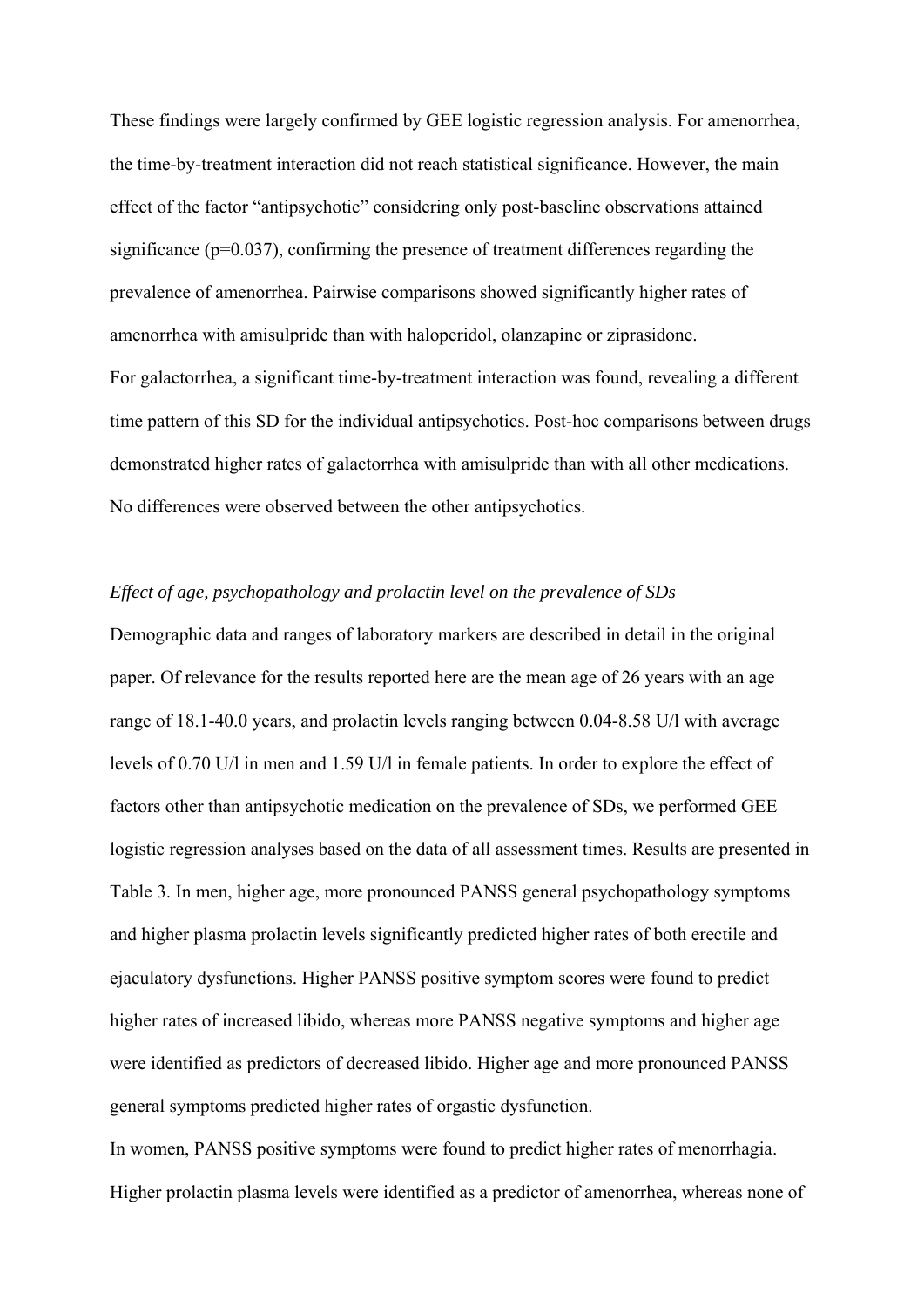the variables tested was found to significantly predict galactorrhea. Like in men, more pronounced PANSS negative symptoms predicted decreased libido and, at a trend level, PANSS positive symptoms predicted increased libido. Unlike the situation in men, none of the variables tested significantly predicted orgastic dysfunction in women.

The use of co-medications with a potential impact on prolactin levels or sexual functioning was also considered as a potential predictor but did not attain statistical significance for any of the SDs.

As the incidence of diabetes in EUFEST was very low, statistical analyses concerning the possible influence of metabolic adverse events on SDs could not be performed.

## *DISCUSSION*

The prevalence of SD in schizophrenia patients has been shown to be high in all welldesigned previous reports (1-9). Unfortunately, the elucidation of causative factors remains challenging. With the exception of amenorrhea and galactorrhea, we did not find a significant difference in SDs between the different antipsychotics studied in EUFEST. Compared to most other studies, the rates of SDs were somewhat lower in our sample of first-episode patients. In support of this, van Bruggen et al. (29) have reported similar rates of SD at baseline in a sample of first episode patients, consisting mainly of males. We found little change from baseline over the observed time span. This is in contrast to findings of other groups, which have examined chronic schizophrenia patients. Montejo and colleagues (30), for example, have described quetiapine to improve SD in chronic schizophrenia patients over the course of 6 months in a naturalistic setting.

Other groups have also assessed the frequency of sexual disturbances, albeit with somewhat less rigorous methodology, as for instance relying on spontaneous reports of SDs, which is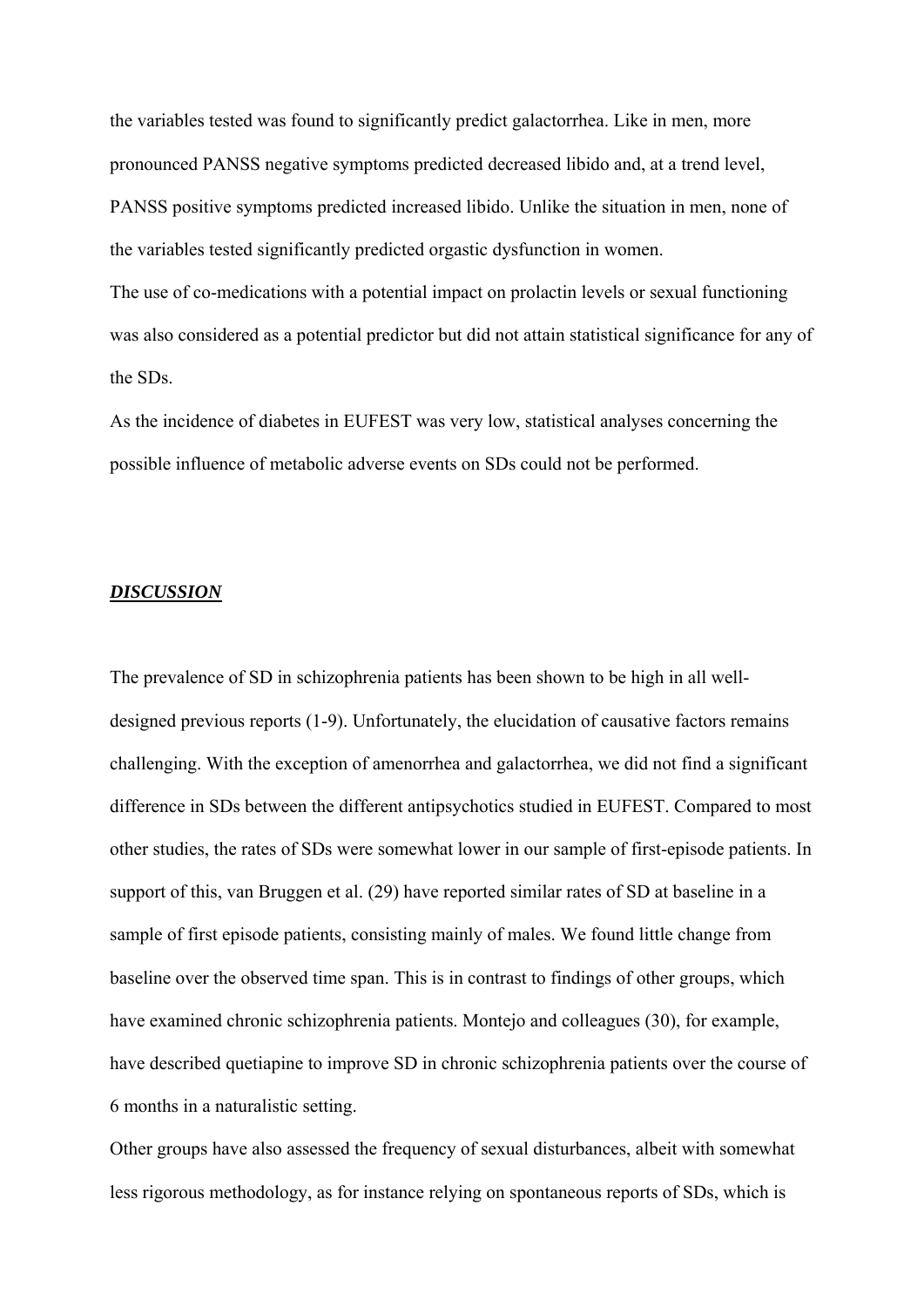likely to underestimate their true prevalence, given the reluctance of both patients and doctors to discuss sexuality. Hanssens and colleagues (31) found aripiprazole to reduce SDs to a larger extent than olanzapine, quetiapine or risperidone in a large open label switching study. This went hand in hand with a decrease of prolactin in aripiprazole-treated patients. Rossi and colleagues (32) showed that switching schizophrenia patients from various antipsychotics to ziprasidone improved not only psychopathological symptoms, but also SD, a finding which was corroborated by a study carried out by Montejo et al. (33), who also reported that switching to ziprasidone is associated with a normalization of sexual function. A large multicenter study by Dossenbach and colleagues (34) suggested clinically relevant differences in the sexual side effect profiles of haloperidol, risperidone, olanzapine and quetiapine. Treatment with olanzapine and quetiapine led to less SD (measured by UKU) when compared to risperidone or haloperidol. Females on olanzapine or quetiapine reported a lower rate of menstrual irregularities than those on risperidone or haloperidol. The discrepancy to our results - we did not find a higher rate of menstrual irregularities in the haloperidol group - could be attributed to the fact that the haloperidol dose used in their study was considerably higher (on average 11.9 mg/d in contrast to 3 mg in EUFEST). Also, one needs to consider that theirs was an open observational study without random treatment assignment.

Using a more rigorous measurement, namely the Psychotropic-Related Sexual Dysfunction Questionnaire (PRSexDQ- SALSEX) (35), Montejo and colleagues (36) found aripiprazole to improve SD in schizophrenic patients, both in patients taking it as their first antipsychotic as well as in those switched to it from another drug.

Given the small difference in SDs from baseline to endpoint in our study, one could assume a greater influence of the disease itself, as also underscored by the correlations between SDs and PANSS scores.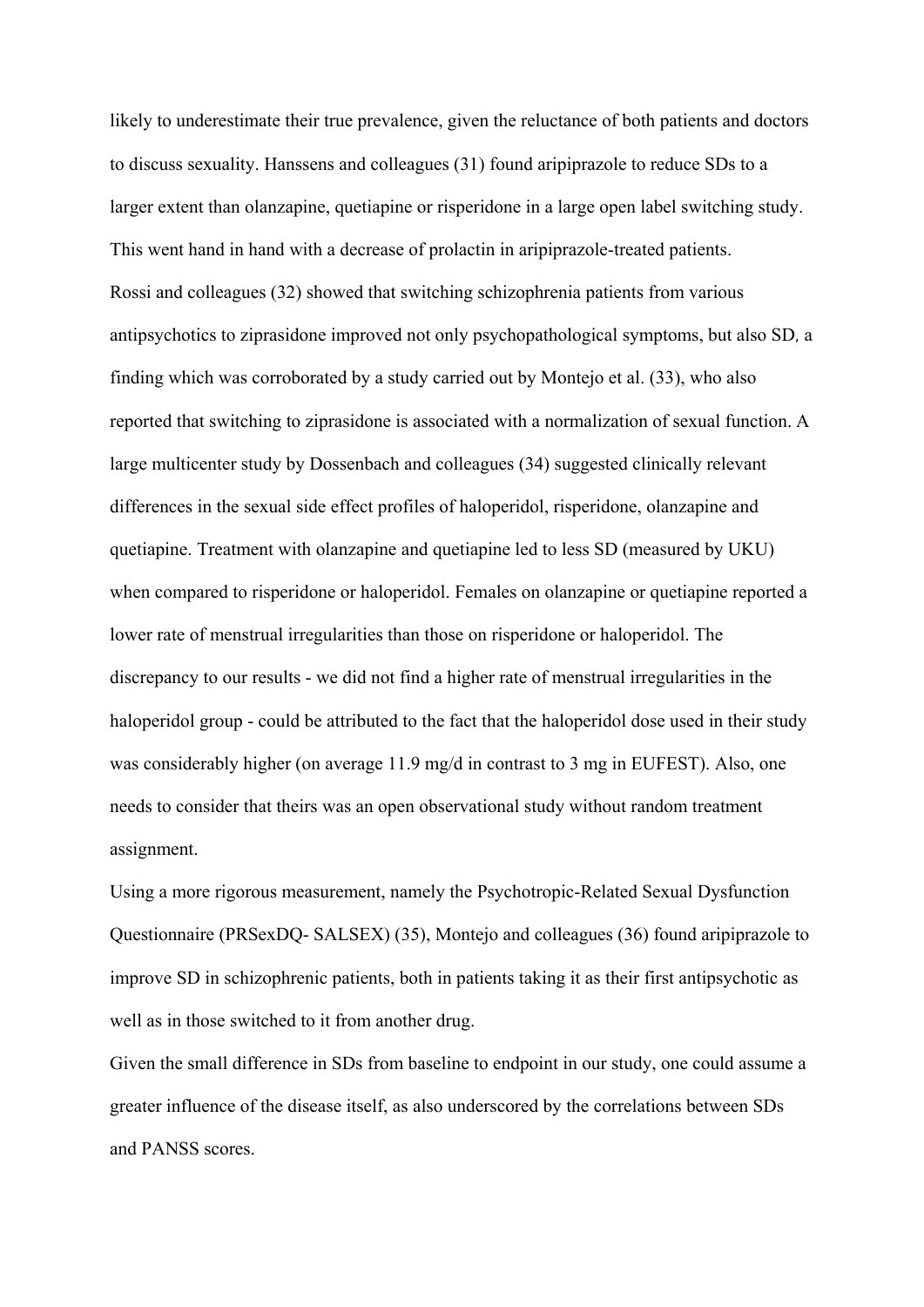We found that the item "increased libido" decreased significantly over the course of time in men. As higher PANSS positive subscores predicted increased libido, this relationship is likely to reflect effective antipsychotic treatment. One could speculate that this is due to an amelioriation of specific symptoms such as for instance delusions of grandeur or an increase of drive.

In women, galactorrhea increased over the observation period. Our analysis shows, that this can be attributed to amisulpride, which led to a significantly higher likelihood of galactorrhea, when compared to the other antipsychotics. A differential risk could also be found with respect to amenorrhea in amisulpride-treated patients, in whom we found a stronger effect than in patients on haloperidol or olanzapine. The galactorrhea- and amenorrhea-inducing properties of amisulpride are well known (37, 38) and are attributed to hyperprolactinemia. A closer look at the time course (table 2) shows a marked increase after 3 and 6 months. In contrast to the rather stable rates of galactorrhea from month 3 until the end of the observation period, amenorrhea rates showed a certain decrease after the peak at month 6. However, as this decrease was not statistically significant, it may well be due to random fluctuation only and should therefore not be overrated.

The influence of prolactin levels on SD is still discussed controversially. In our study, higher prolactin levels predicted ejaculatory dysfunction and – at a trend level - erectile dysfunction. Hummer et al. (39) have compared haloperidol- and clozapine-treated patients and found little difference in the incidence of sexual disturbances in patients on these medications in the long term. Although prolactin was not measured in this study, it indirectly supports the notion that prolactin levels are not the major driving force behind antipsychotic-induced sexual problems as clozapine, in stark contrast to haloperidol, has no sustained influence on prolactin levels. Yet, there is also evidence for less sexual dysfunction on clozapine than on other antipsychotics (40, 41). Van Bruggen and colleagues (29) concluded that SDs in patients with first episode psychosis can occur despite normal prolactin levels. Konarzewska and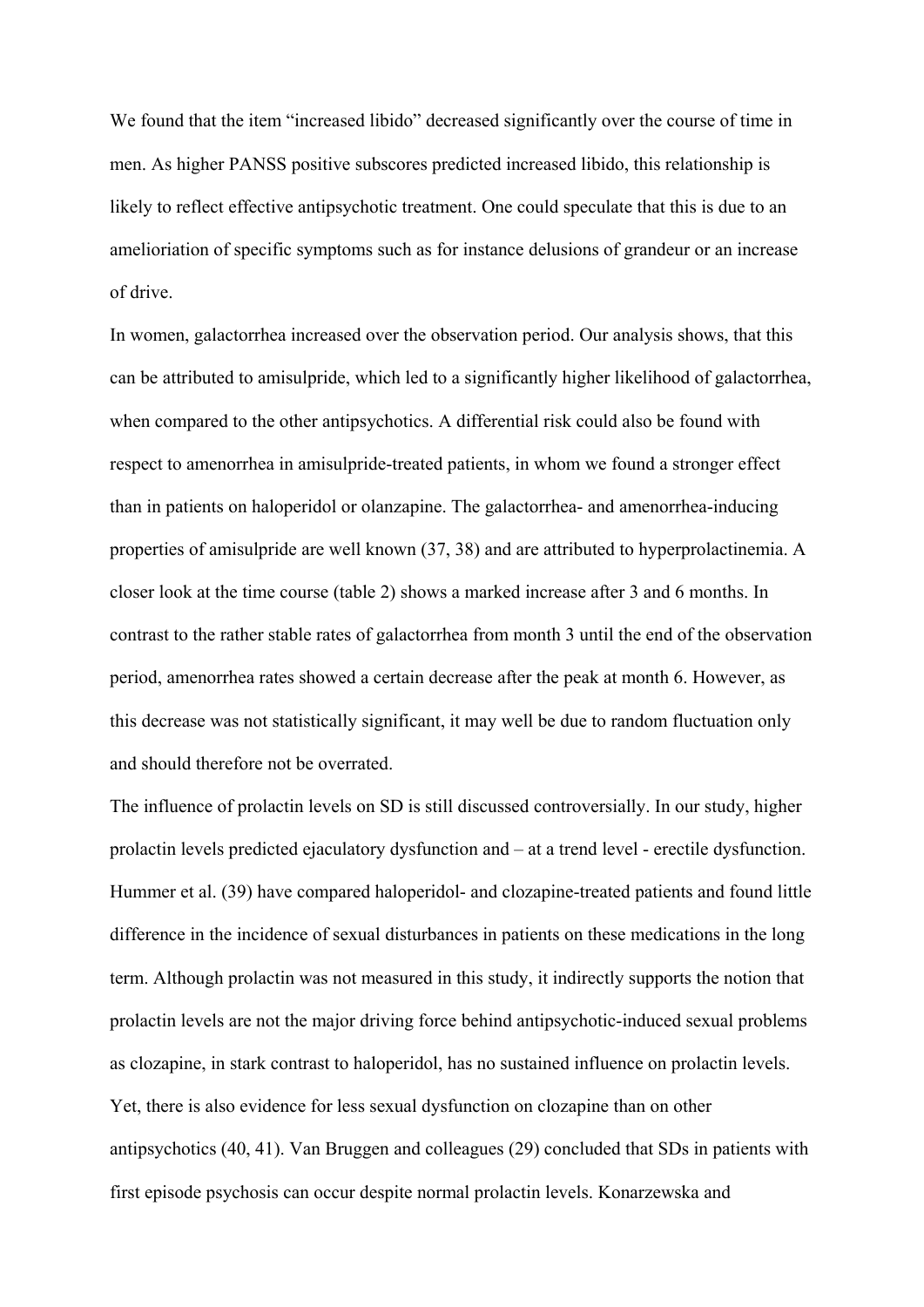colleagues (42) described risperidone to elicit a higher prolactin elevation than olanzapine and associated this with lowered levels of testosteron and FSH. Patients receiving risperidone showed higher level of sexual dysfunction and treatment non-adherence than those treated with olanzapine.

When reviewing the research on the association between plasma prolactin and disturbances of sexual experience and function, one is struck by the inconsistency of findings. All evidence taken together one can conclude that it is highly unlikely that prolactin elevation is the sole cause of SD. Other neurobiological causative factors, including peripheral effects of antipsychotics on sexual target organs must also be appreciated. It is interesting that no SDs occur in women with idiopathic hyperprolactinemia, who are substituted with oestrogen, which suggests that hypogonadism, which has been found long before the introduction of antipsychotics (43), must also be considered. In contrast to the inconsistent effects on SDs, a close connection between the prolactin-increasing properties of amisulpride and menstrual irregularities is very likely, as substantiated in our study.

All patient groups showed a high prevalence of hyperprolactinemia at baseline. Whether or not patients were antipsychotic-naïve or had received any other medication prior to study entry had no influence (data not shown). Next to prolactin-producing tumors, which can be ruled out in our sample, various physiological factors may have contributed to hyperprolactinemia. Different types of stress and sleep disturbances can lead to an increase of prolactin levels (44). As patients in our study were acutely ill, psychotic stress and/or agitation may have led to prolactin increase. Extreme physical exercise, as sometimes performed by psychotic patients, has also been suggested as a possible cause (45).

Clearly, non-pharmacologic variables also have an impact on the sexuality of schizophrenia patients. In men, a high PANSS general psychopathology score was a predictor for a higher rate of erectile, ejaculatory and orgastic dysfunction. Age was a negative predictor for orgastic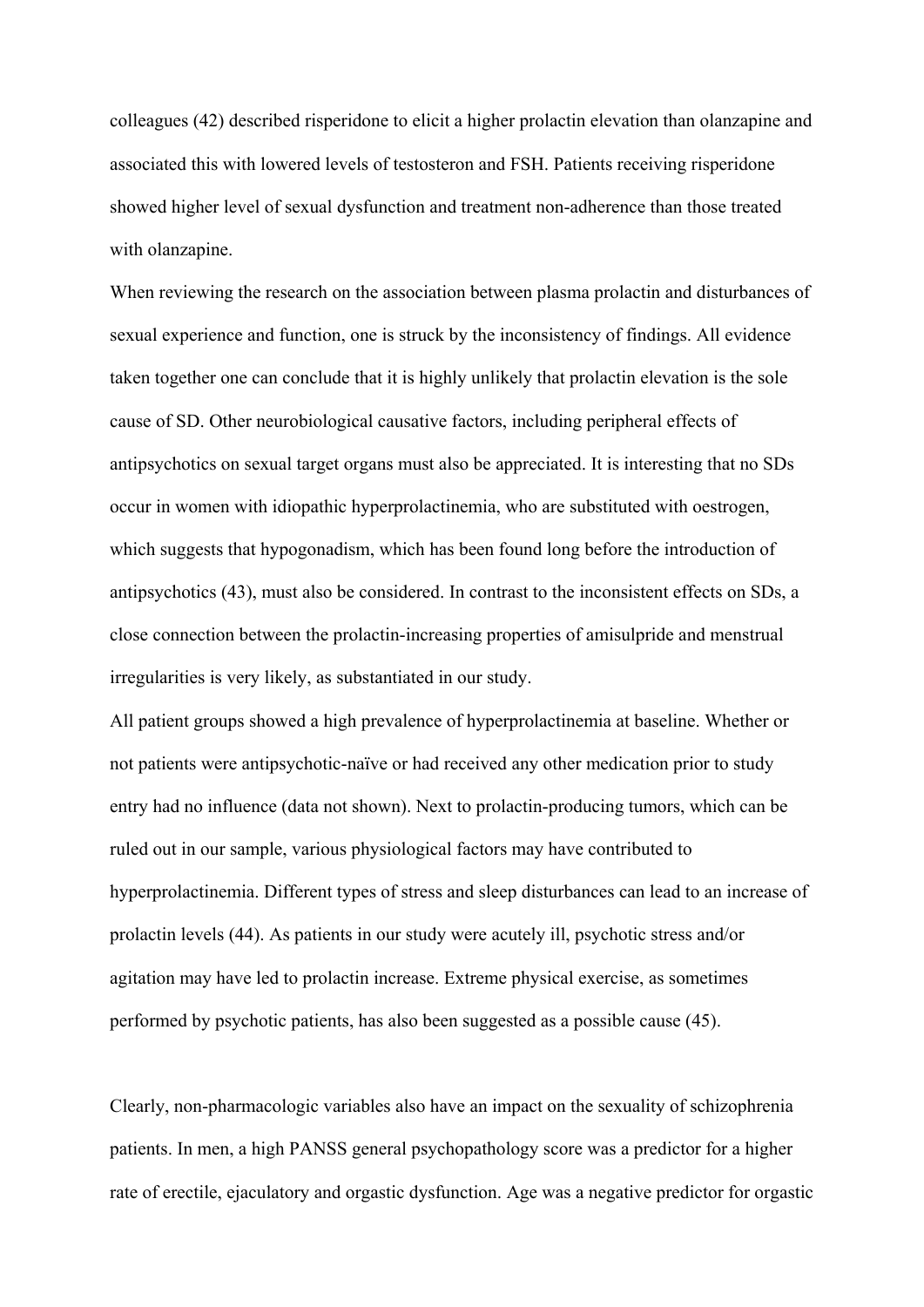dysfunction. As the latter finding is what one would intuitively expect, it can also be seen as an internal indicator for the validity of the SD assessment used in this study. Higher PANSS positive subscores predicted increased libido, which decreased over time in relation to symptom improvement. This indicates an association between psychopathological symptoms and sexual performance in men. In female patients (like in men), a high PANSS negative subscore predicted decreased libido. This is in contrast to Fan and colleagues (46), who found higher scores on the PANSS positive subscale to be significantly associated with more difficulty in both sexual arousal and orgasm in women but have not reported a connection between PANSS negative scores and decreased libido. This may well be explained by a considerably smaller sample studied by this group. Westheide and colleagues (47) found an association between SD and subjective well-being in risperidone-treated patients, emphasizing the clinical relevance of sexual functioning in schizophrenia and its potential influence on compliance behaviour, as also discussed by Montejo et al. (15).

In summary, our findings indicate that SD in first-episode schizophrenia patients is a common problem, as shown by its prevalence and chronicity. These adverse events were fairly evenly distributed between the five antipsychotics administered while patients on amisulpride presented with a clearly higher risk for amenorrhea and galactorrhea. Psychopathology and age also contributed to SD.

As sexual experiences are vulnerable to subjective interpretation, the open-label, although randomized, design of our study must be taken into account when evaluating the reported data. Furthermore, the UKU is a general adverse event scale which has not been specifically validated to assess SD in schizophrenia patients. Future studies should employ more specific rating scales like the aforementioned PRSexDQ- Salsex. Unfortunately, we also have no information about pretreatment sexual activity of our patient sample. We also have not collected information regarding the subjective relevance of SD. Lastly, the difficulties of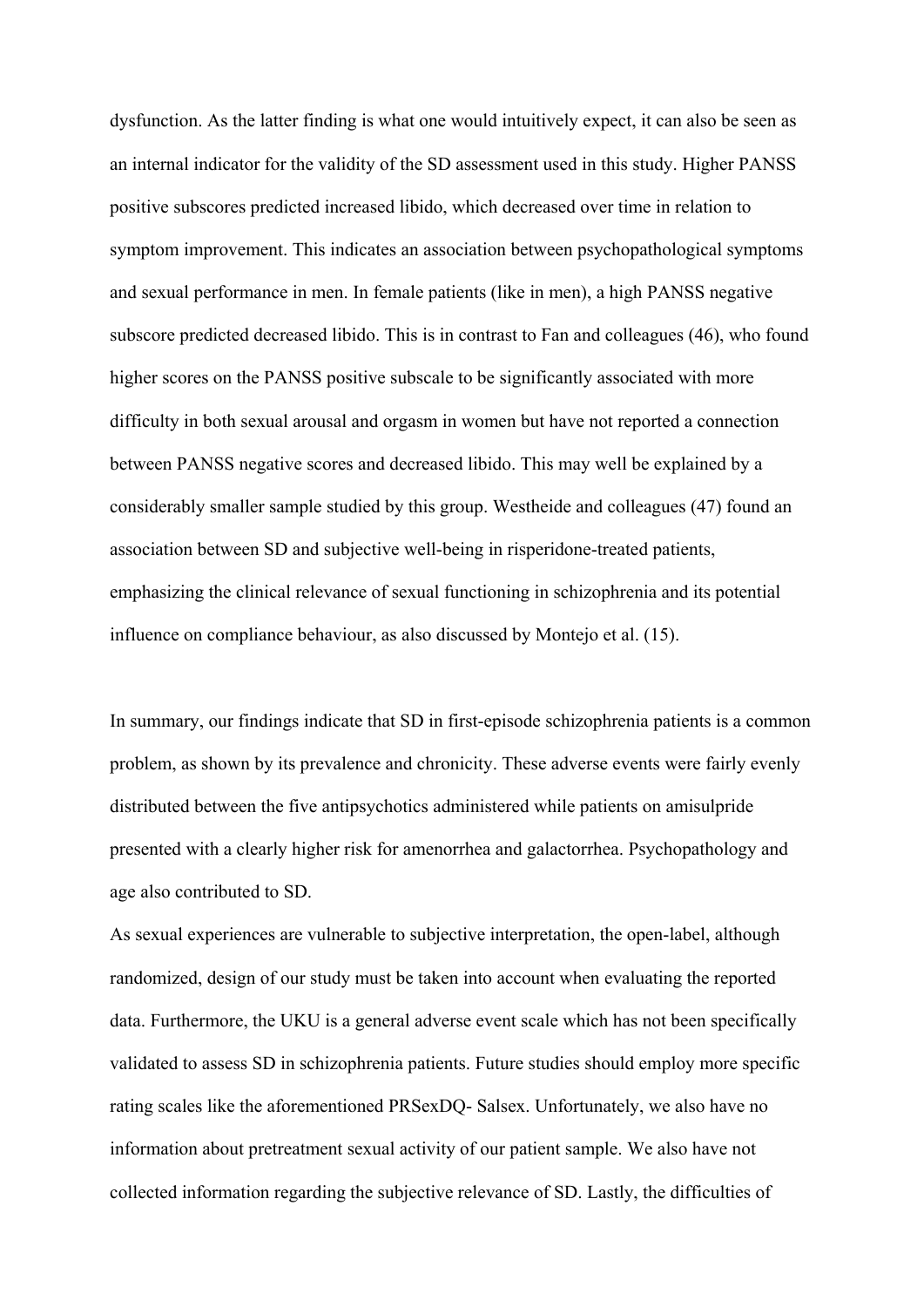assessing sexual functioning in general and more specifically in schizophrenia patients need to be acknowledged.

Despite these potential limitations, this study is the first to report on a large, unselected sample of first-episode schizophrenia patients, about 30% being drug-naïve. All schizophrenia patients had a recent onset of the disorder, so that the debilitating effects of chronic schizophrenia could not yet have materialized. As first encounters with psychiatric institutions including the positive and negative effects of medication are known to shape future attitudes and the therapeutic alliance, this is a group of patients deserving special attention with respect to satisfaction with their sexual lives.

The EUFEST Steering Committee: RS Kahn, WW Fleischhacker, H Boter, IPM Keet, C Brugman, M Davidson, S Dollfus, W Gaebel, S Galderisi, M Gheorghe, I Gonen, DE Grobbee, LG Hranov, M Hummer, J Libiger, N Lindefors, JJ López-Ibor, K Nijssen, J Peuskens, D Prelipceanu, A Riecher-Rössler, JK Rybakowski, G Sedvall, M v Wilmsdorff.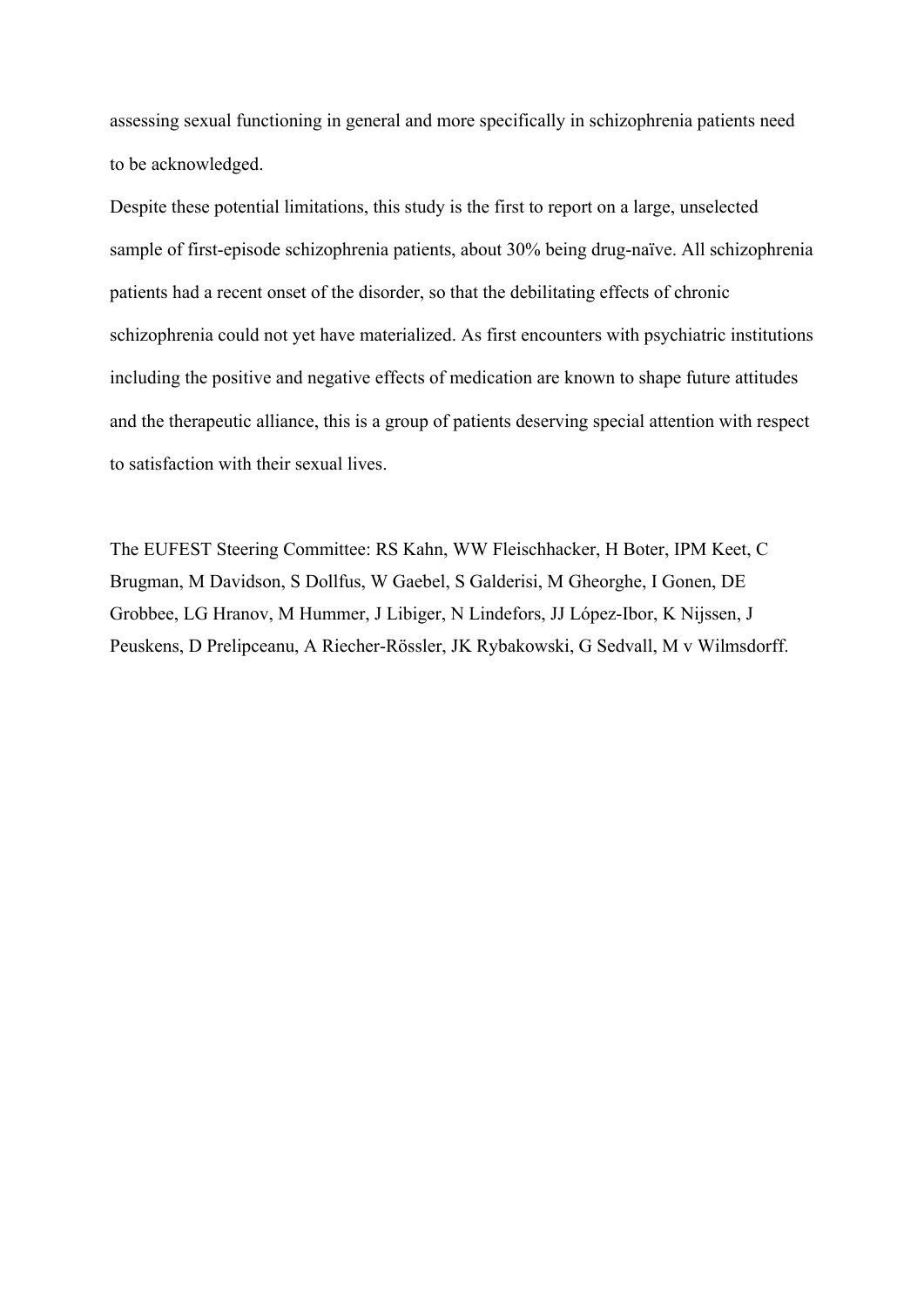## *REFERENCES*

- 1. Westheide J, Cohen S, Bender S et al. Sexual dysfunction in psychiatric inpatients: the role of antipsychotic medication. Pharmacopsychiatry 2007;40(4):140-5.
- 2. Macdonald S, Halliday J, MacEwan T, et al. Nithsdale Schizophrenia Surveys 24: sexual dysfunction: case-control study. Br J Psychiatry 2003;182:50-6.
- 3. Howes OD, Wheeler MJ, Pilowsky LS et al. Sexual function and gonadal hormones in patients taking antipsychotic treatment for schizophrenia or schizoaffective disorder. J Clin Psychiatry 2007;68(3):361-7.
- 4. Lambert M, Conus P, Eide P et al. Impact of present and past antipsychotic side effects on attitude toward typical antipsychotic treatment and adherence. Eur Psychiatry 2004;19(7):415-22.
- 5. Olfson M, Uttaro T, Carson WH et al. Male sexual dysfunction and quality of life in schizophrenia. J Clin Psychiatry 2005;66(3):331-8.
- 6. Baggaley M. Sexual dysfunction in schizophrenia: focus on recent evidence. Hum Psychopharmacol 2008;23(3):201-9.
- 7. Knegtering H, van der Moolen AE, Castelein S et al. What are the effects of antipsychotics on sexual dysfunctions and endocrine functioning? Psychoneuroendocrinology 2003;28 Suppl 2:109-23.
- 8. Smith S. Effects of antipsychotics on sexual and endocrine function in women: implications for clinical practice. J Clin Psychopharmacol 2003;23 (3 Suppl 1):S27-32.
- 9. Hummer M, Huber J. Hyperprolactinaemia and antipsychotic therapy in schizophrenia. Curr Med Res Opin 2004;20(2):189-97.
- 10. Cutler AJ. Sexual dysfunction and antipsychotic treatment. Psychoneuroendocrinology 2003;28 Suppl 1:69-82.
- 11. Bancroft J. Endocrinology of sexual function. Clin Obstet Gynaecol 1980;7:253-281.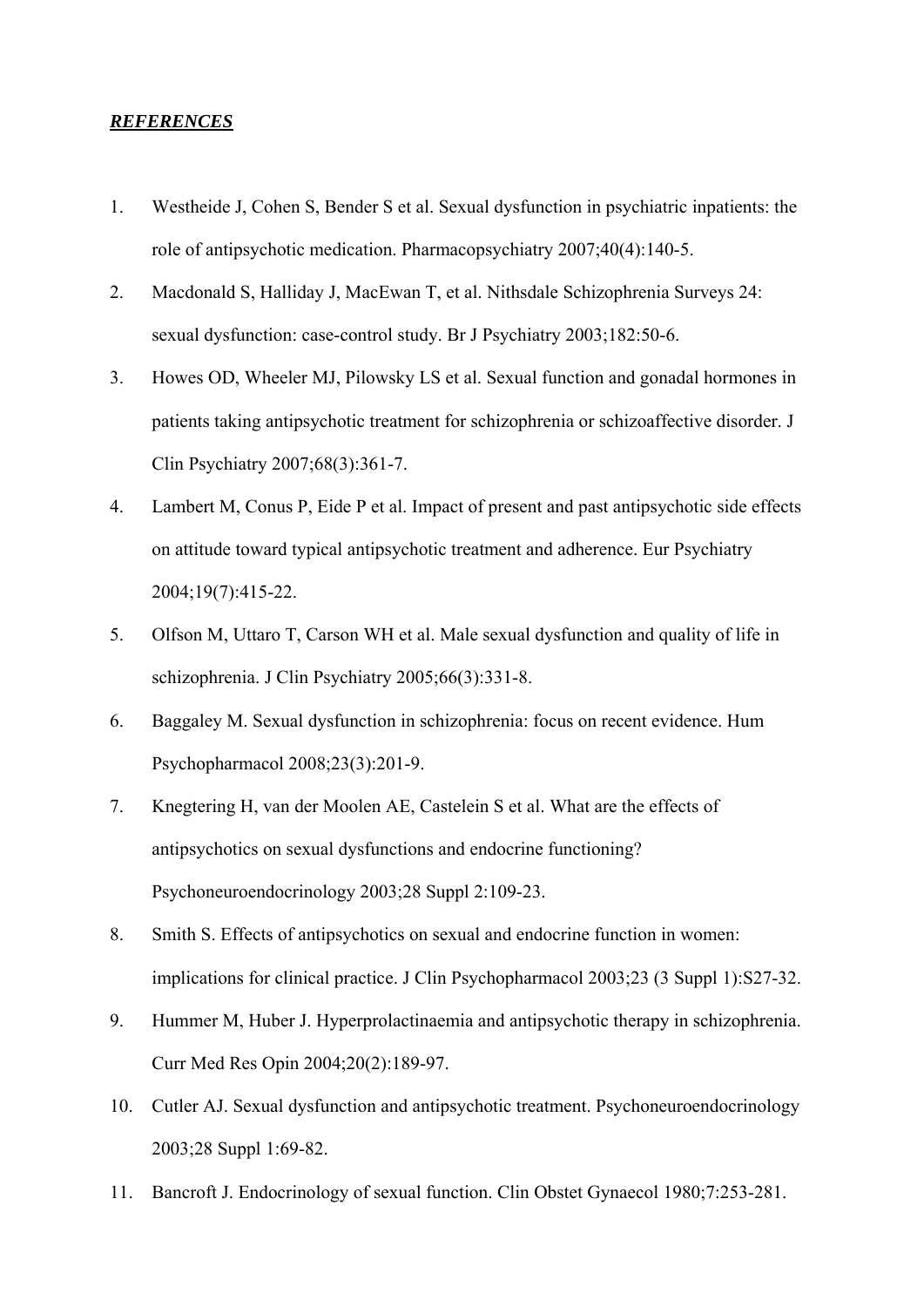- 12. Costa AM, de Lima MS, Faria M et al. A naturalistic, 9-month follow-up, comparing olanzapine and conventional antipsychotics on sexual function and hormonal profile for males with schizophrenia. J Psychopharmacol 2007;21(2):165-70.
- 13. Berwaerts J, Cleton A, Rossenu S et al. A comparison of serum prolactin concentrations after administration of paliperidone extended-release and risperidone tablets in patients with schizophrenia. J Psychopharmacol. 2010 Jul;24(7):1011-8. Epub 2009 Oct 13.
- 14. Segraves RT. Effects of psychotropic drugs on human erection and ejaculation. Arch Gen Psychiatry 1989;46(3):275-84.
- 15. Montejo AL, Majadas S, Rico-Villademoros F, et al. Spanish Working Group for the Study of Psychotropic-Related Sexual Dysfunction. Frequency of sexual dysfunction in patients with a psychotic disorder receiving antipsychotics. J Sex Med. 2010 Oct;7(10):3404-1.
- 16. Canuso CM, Goldstein JM, Wojcik J et al. Antipsychotic medication, prolactin elevation, and ovarian function in women with schizophrenia and schizoaffective disorder. Psychiatry Res 2002;111:11-20.
- 17. Smith SM, O'Keane V, Murray R. Sexual dysfunction in patients taking conventional antipsychotic medication. Br J Psychiatry 2002;181:49-55.
- 18. Knegtering R, Castelein S, Bous H et al. A randomized open-label study of the impact of quetiapine versus risperidone on sexual functioning. J Clin Psychopharmacol 2004;24:56-61.
- 19. Knegtering H, van den Bosch R, Castelein S et al. Are sexual side effects of prolactinraising antipsychotics reducible to serum prolactin? Psychoneuroendocrinology 2008;33(6):711-77.
- 20. Rettenbacher MA, Baumgartner S, Ebenbichler C et al. Prolactin levels and sexual side effects in schizophrenia patients during antipsychotic treatment. J Clin Psychopharmacol. 2010 Dec;30(6):711-5.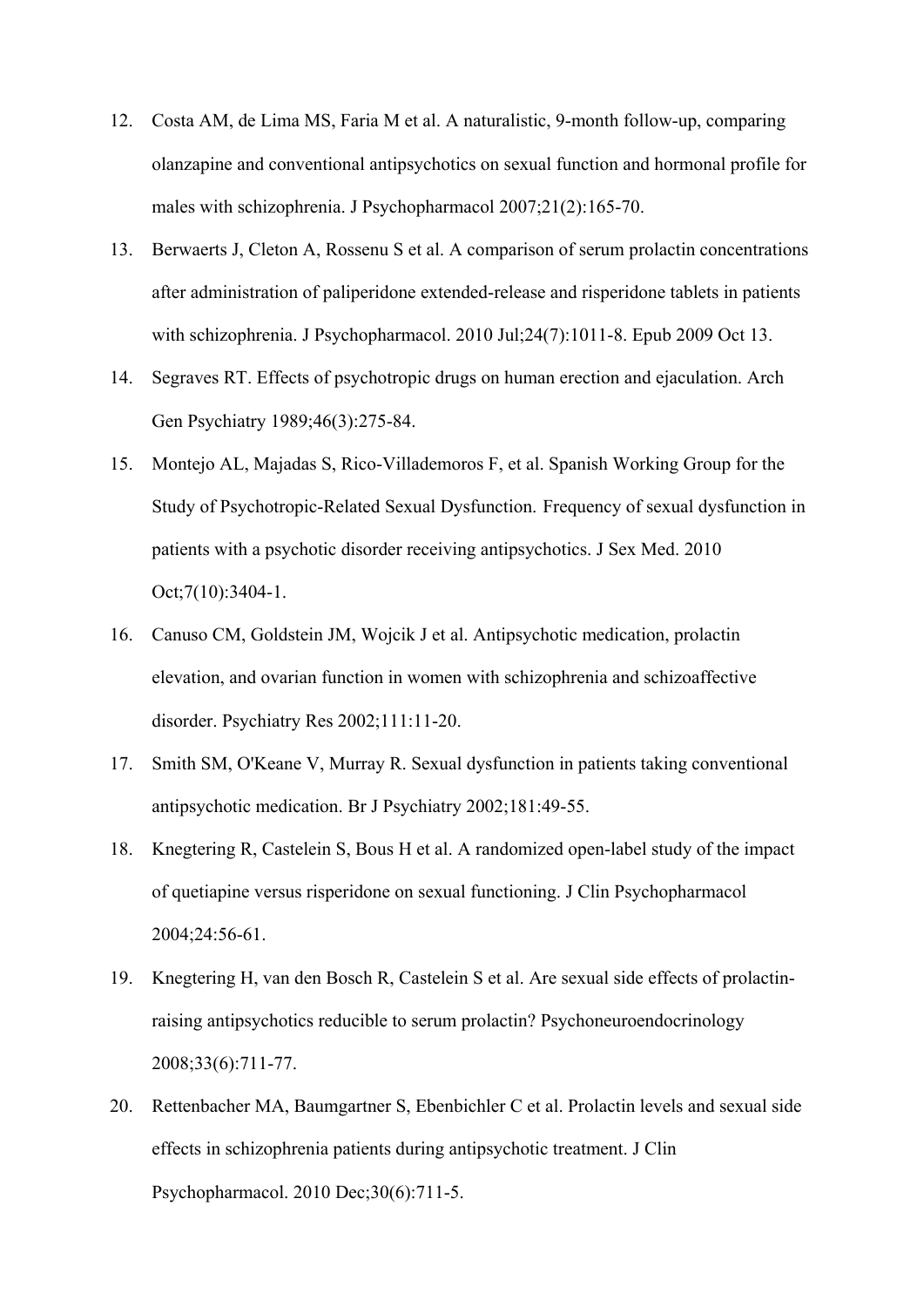- 21. Aizenberg D, Zemishlany Z, Dorfman-Etrog P et al. Sexual dysfunction in male schizophrenic patients. J Clin Psychiatry 1995;56:137-41.
- 22. Fleischhacker WW. Tolerability of antipsychotics: recent controversies and future management. J Clin Psychiatry 2009;20;70(3):e06.
- 23. Fleischhacker WW, Keet IP, Kahn RS. EUFEST Steering Committee. The European First Episode Schizophrenia Trial (EUFEST): rationale and design of the trial. Schizophr Res 2005;15;78(2-3):147-56.
- 24. Kahn RS, Fleischhacker WW, Boter H et al.; EUFEST study group. Effectiveness of antipsychotic drugs in first-episode schizophrenia and schizophreniform disorder: an open randomised clinical trial. Lancet 2008;29;371(9618):1085-97.
- 25. Kay SR, Fiszbein A, Opler LA. The positive and negative syndrome scale (PANSS) for schizophrenia. Schizophr Bull 1987;13(2):261-76.
- 26. Lingjaerde O, Ahlfors UG, Bech P et al. The UKU side effect rating scale. A new comprehensive rating scale for psychotropic drugs and a cross-sectional study of side effects in neuroleptic-treated patients. Acta Psychiatr Scand Suppl 1987;334:1-100.
- 27. Gerlach J, Korsgaard S, Clemmesen P et al. The St. Hans Rating Scale for extrapyramidal syndromes: reliability and validity. Acta Psychiatr Scand 1993;87(4):244-52.
- 28. Diggle PJ, Heagerty P, Liang K, et al. Analysis of Longitudinal Data. 2nd edition. Oxford: Oxford University Press; 2002.
- 29. van Bruggen M, van Amelsvoort T, Wouters L et al. Sexual dysfunction and hormonal changes in first episode psychosis patients on olanzapine or risperidone. Psychoneuroendocrinology. 2009;34(7):989-95.
- 30. Montejo González AL, Rico-Villademoros F, Tafalla M et al.; Spanish Working Group for the Study of Psychotropic-Related Sexual Dysfunction. A 6-month prospective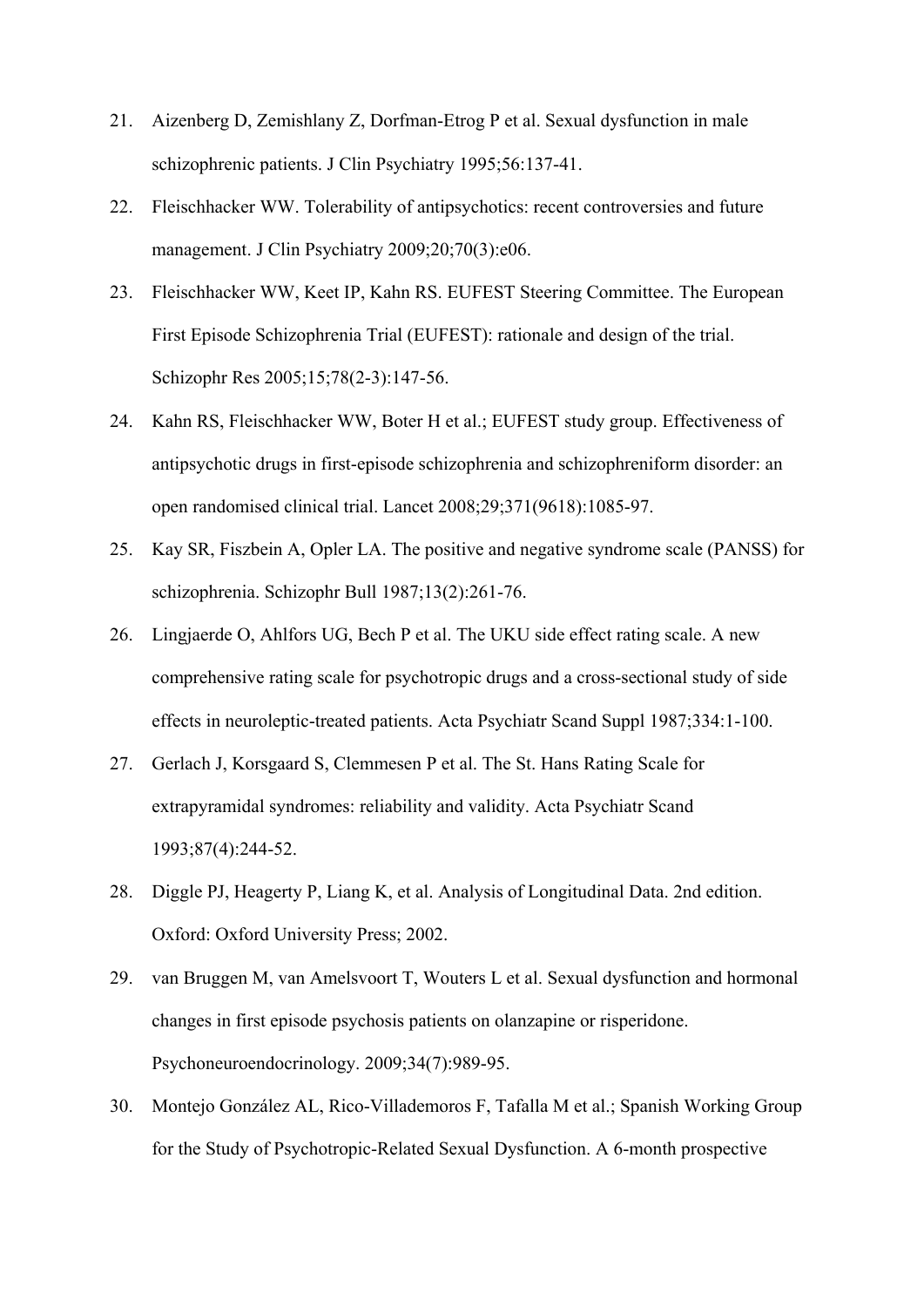observational study on the effects of quetiapine on sexual functioning. J Clin Psychopharmacol. 2005 Dec;25(6):533-8.

- 31. Hanssens L, L'Italien G, Loze JY et al. The effect of antipsychotic medication on sexual function and serum prolactin levels in community-treated schizophrenic patients: results from the Schizophrenia Trial of Aripiprazole (STAR) study (NCT00237913). BMC Psychiatry. 2008;Dec 22:8:95.
- 32. Rossi A, Vita A, Tiradritti P, Romeo F. Assessment of clinical and metabolic status, and subjective well-being, in schizophrenic patients switched from typical and atypical antipsychotics to ziprasidone. Int Clin Psychopharmacol 2008;23(4):216-22.
- 33. Montejo AL, Rico-Villademoros F, Spanish Working Group for the Study of Psychotropic-Related Sexual Dysfunction. Changes in sexual function for outpatients with schizophrenia or other psychotic disorders treated with ziprasidone in clinical practice settings: a 3-month prospective, observational study. J Clin Psychopharmacol. 2008;28:568-70.
- 34. Dossenbach M, Dyachkova Y, Pirildar S et al. Effects of atypical and typical antipsychotic treatments on sexual function in patients with schizophrenia: 12-month results from the Intercontinental Schizophrenia Outpatient Health Outcomes (IC-SOHO) study. Eur Psychiatry 2006;21(4):251-8.
- 35. Montejo AL, Rico-Villademoros F, Spanish Working Group for the Study of Psychotropic-Related Sexual Dysfunction. Psychometric properties of the Psychotropic-Related Sexual Dysfunction Questionnaire (PRSexDQ-SALSEX) in patients with schizophrenia and other psychotic disorders. J Sex Marital Ther. 2008;34:227-39.
- 36. Montejo AL, Riesgo Y, Luque J et al.; Spanish Working Group for the Study of Psychotropic-Related Sexual Dysfunction. Observational, open-label, prospective multicenter study of sexual function in patients starting treatment with aripiprazole. Actas Esp Psiquiatr. 2010 Jan;38(1):13-21. Epub 2010 Jan 1.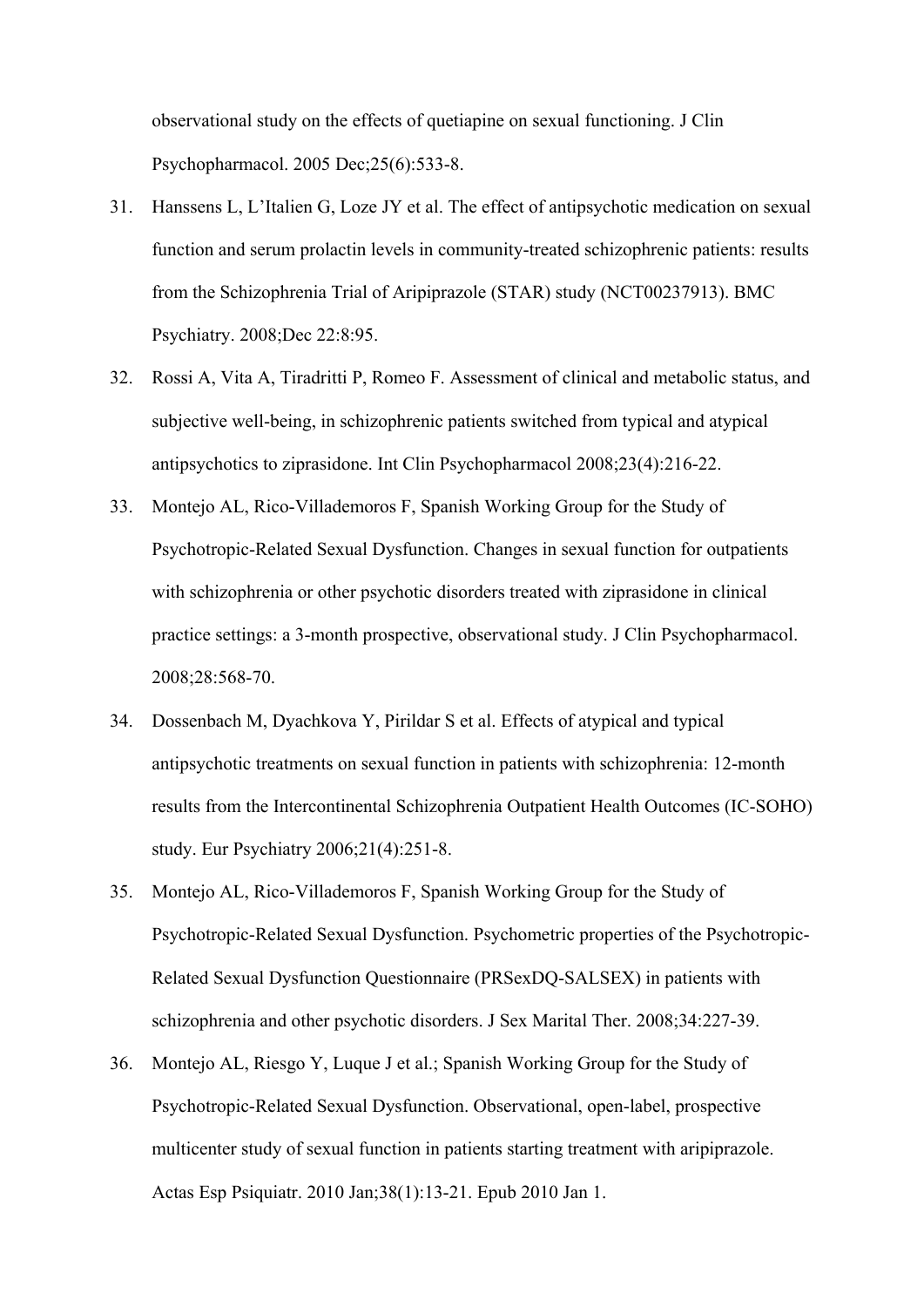- 37. Mortimer A, Martin S, Lôo H et al.; SOLIANOL Study Group. A double-blind, randomized comparative trial of amisulpride versus olanzapine for 6 months in the treatment of schizophrenia. Int Clin Psychopharmacol 2004;9(2):63-9.
- 38. Kropp S, Ziegenbein M, Grohmann R et al. Galactorrhea due to psychotropic drugs. Pharmacopsychiatry 2004;Mar;37 Suppl 1:S84-8.
- 39. Hummer M, Kemmler G, Kurz M et al. Sexual disturbances during clozapine and haloperidol treatment for schizophrenia. Am J Psychiatry 1999;56(4):631-3.
- 40. Aizenberg D, Modai I, Landa A et al. Comparison of sexual dysfunction in male schizophrenic patientsmaintained on treatment with classical antipsychotics versus clozapine. J Clin Psychiatry 2001;62(7):541-4.
- 41. Wirshing DA, Pierre JM, Marder SR et al. Sexual side effects of novel antipsychotic medications. Schizophr Res 2002;56(1-2):25-30.
- 42. Konarzewska B, Wołczyński S, Szulc A et al. Effect of risperidone and olanzapine on reproductive hormones, psychopathology and sexual functioning in male patients with schizophrenia. Psychoneuroendocrinology 2009;34(1):129-39.
- 43. Riecher-Rössler A, Häfner H. Schizophrenia and oestrogens is there an association? Eur Arch Psychiatry Clin Neurosci 1993;242:323-8.
- 44. Montejo AL. Prolactin awareness: An essential consideration for physical health in schizophrenia. Eur Neuropsychopharmacol 2008;18 Suppl 2:S108-14.
- 45. Low D, Cable T, Purvis A: Exercise thermoregulation and hyperprolactinemia. Ergonomics 2005;48(11-14):1547-57.
- 46. Fan X, Henderson DC, Chiang E. Sexual functioning, psychopathology and quality of life in patients with schizophrenia. Schizophr Res 2007;94 (1-3):119-27.
- 47. Westheide J, Cvetanovska G, Albrecht C et al. Prolactin, subjective well-being and sexual dysfunction: an open label observational study comparing quetiapine with risperidone. J Sex Med. 2008 Dec;5(12):2816-26.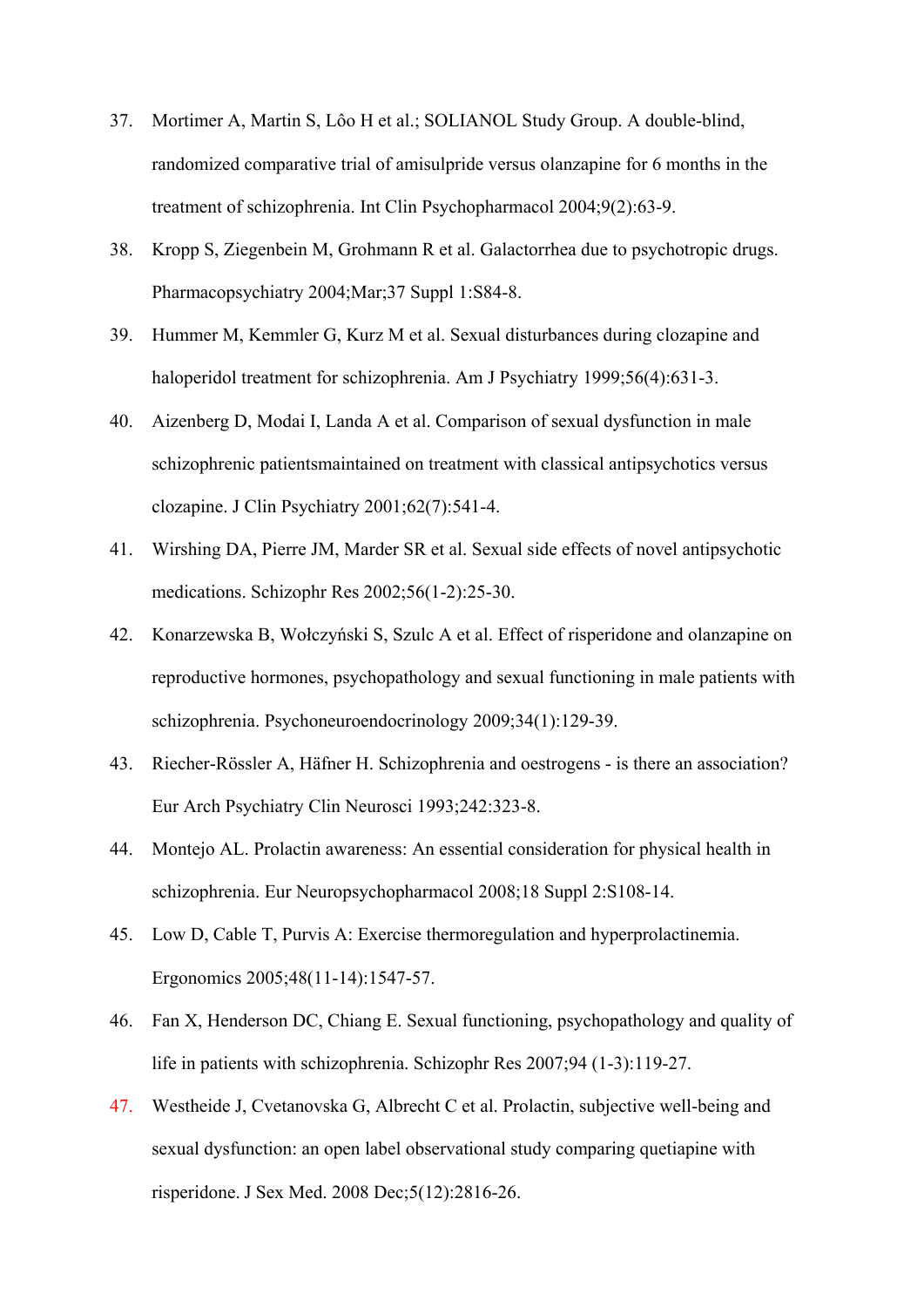|                                |                 | Prevalence of SD (UKU score $\geq$ 1) | <b>Statistics<sup>a</sup></b> |                                                   |  |  |
|--------------------------------|-----------------|---------------------------------------|-------------------------------|---------------------------------------------------|--|--|
|                                | all APs pooled  |                                       |                               |                                                   |  |  |
|                                | <b>Baseline</b> | 12 months                             | Time (baseline vs.            | Time (baseline vs. 12 m)                          |  |  |
|                                |                 | (LOCF)                                | 12 months)                    | x AP                                              |  |  |
| Sexual dysfunctions in men     |                 |                                       |                               |                                                   |  |  |
| Gynaecomastia                  | 1.3%            | 4.2 %                                 | p=0.065                       | n.s.                                              |  |  |
| <b>Erectile Dysfunction</b>    | 17.7 %          | 16.9%                                 | n.s.                          | n.s.                                              |  |  |
| <b>Ejaculatory Dysfunction</b> | 15.7%           | 12.3%                                 | n.s.                          | n.s.                                              |  |  |
| Increased Libido               | 7.1 %           | 2.1%                                  | p=0.017                       | n.s.                                              |  |  |
| Decreased Libido               | 30.8%           | 27.4 %                                | n.s.                          | n.s.                                              |  |  |
| <b>Orgastic Dysfunction</b>    | 15.0%           | 11.9%                                 | n.s.                          | n.s.                                              |  |  |
| Sexual dysfunctions in women   |                 |                                       |                               |                                                   |  |  |
| Menorrhagia                    | 5.7%            | 3.4%                                  | n.s.                          | n.s.                                              |  |  |
| Amenorrhea                     | 11.9%           | 9.1%                                  | n.s.                          | $\chi^2$ <sub>4</sub> =14.3, p=0.006 <sup>b</sup> |  |  |
| Galactorrhea                   | 1.1%            | 5.1 %                                 | $p=0.039$                     | $\chi^2$ <sub>4</sub> =18.6, p=0.001 <sup>c</sup> |  |  |
| Dry vagina                     | 4.7%            | 7.5 %                                 | n.s.                          | n.s.                                              |  |  |
| Increased Libido               | 8.2%            | 5.2%                                  | n.s.                          | n.s.                                              |  |  |
| Decreased Libido               | 27.5%           | 25.3%                                 | n.s.                          | n.s.                                              |  |  |
| <b>Orgastic Dysfunction</b>    | 11.3%           | 17.9%                                 | n.s.                          | n.s.                                              |  |  |

**Table 1 Prevalence of sexual dysfunctions in male and female patients: baseline vs. 12 months (end of treatment)** 

<sup>a</sup> Analysis by Mc Nemar test (column "Time") and by ordinal logistic regression on changes in sexual dysfunctions (column "Time x AP")

<sup>b</sup> Analysis or treatment contrasts indicates significantly stronger increase of amenorrhea with Amisulpride than with Haloperidol or Olanzapine ( $\chi^2$  > 7.0, p<0.01)

<sup>c</sup> Analysis or treatment contrasts indicates significantly stronger increase of galactorrhea with Amisulpride than with Olanzapin, Quetiapine or Ziprasidone ( $\chi^2$  > 6.0, p mules 0.014)

SD=sexual dysfunction, AP=antipsychotic, LOCF=last observation carried forward, n.s. = not significant ( $p > 0.1$ )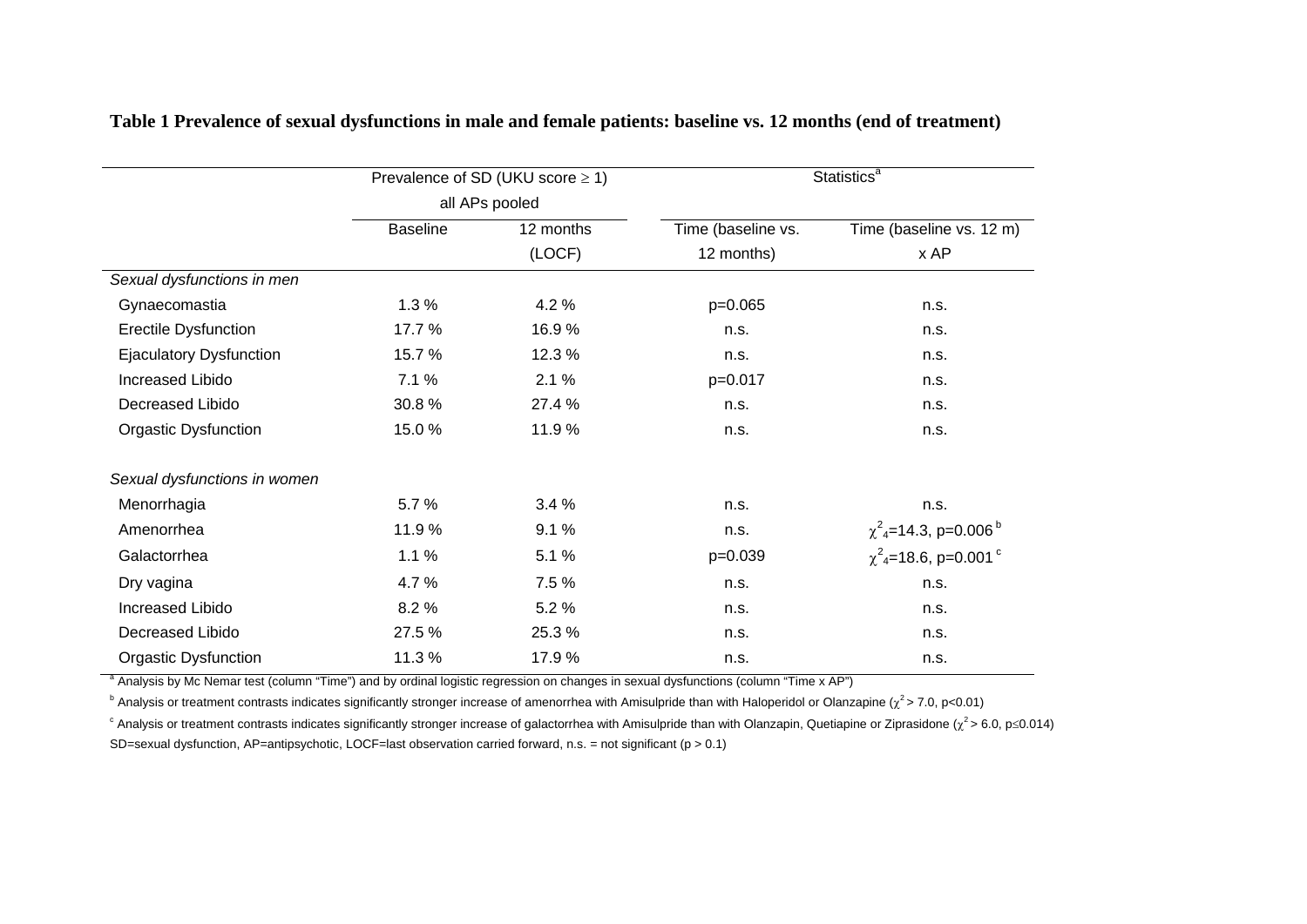|                 | Randomized study medication (AP) |            |            |                          | Statistics (Generalized estimating equations logistic<br>regression) |                                             |                |             |
|-----------------|----------------------------------|------------|------------|--------------------------|----------------------------------------------------------------------|---------------------------------------------|----------------|-------------|
|                 |                                  |            |            |                          |                                                                      |                                             |                |             |
|                 | Haloperidol                      | Olanzapine | Quetiapine | Amisulpride              | Ziprasidone                                                          | $E$ ffect $a$                               | $\chi^2$ /d.f. | p-value     |
| Amenorrhea      |                                  |            |            |                          |                                                                      |                                             |                |             |
| <b>Baseline</b> | 19.4%                            | 15.8%      | 18.2%      | 6.5%                     | 2.6%                                                                 | Time                                        | 12.98/5        | 0.024       |
| 1 month         | 21.9%                            | 21.1%      | 20.6%      | 17.4%                    | 11.8%                                                                | AP                                          | 7.03/4         | 0.134       |
| 3 months        | 20.7%                            | 13.5%      | 22.9%      | 28.2% ↑                  | 6.1%                                                                 | Time <sup>b</sup> x AP                      | 6.31/4         | 0.177       |
| 6 months        | 4.0%                             | 14.3%      | 22.6%      | 35.3% ↑                  | 10.3%                                                                | AP without baseline <sup>c</sup><br>10.19/4 |                | 0.037       |
| 9 months        | 9.1%                             | 9.1%       | 17.9%      | 20.6%                    | 10.3%                                                                | Amisulpride vs. Haloperidol                 | 6.35/1         | 0.012       |
| 12 months       | 0.0%                             | 5.9%       | 14.3%      | 18.2%                    | 3.6%                                                                 | Amisulpride vs. Olanzapine                  | 5.67/1         | 0.017       |
|                 |                                  |            |            |                          |                                                                      | Amisulpride vs. Ziprasidone                 | 3.92/1         | 0.048       |
| Galactorrhea    |                                  |            |            |                          |                                                                      |                                             |                |             |
| <b>Baseline</b> | 2.8%                             | 0.0%       | 0.0%       | 0.0%                     | 5.3%                                                                 | Time                                        | 6.87/5         | 0.230       |
| 1 month         | 6.3%                             | 0.0%       | 0.0%       | 10.9% $($ 1)             | 5.9%                                                                 | AP                                          | 19.21/4        | 0.001       |
| 3 months        | 3.4%                             | 0.0%       | 5.9%       | 17.9%↑                   | 0.0%                                                                 | Time <sup>b</sup> x AP                      | 12.72/4        | 0.015       |
| 6 months        | 8.0%                             | 2.9%       | 3.2%       | 14.7% $($ $\uparrow$ $)$ | 3.4%                                                                 | Amisulpride vs. Haloperidol                 | 5.79/1         | 0.016       |
| 9 months        | 4.5%                             | 0.0%       | 3.6%       | 11.8%                    | 3.4%                                                                 | Amisulpride vs. Olanzapine                  | 7.71/1         | $0.005^{d}$ |
| 12 months       | 7.7%                             | 0.0%       | 0.0%       | 15.2% $($ $\uparrow$ $)$ | 0.0%                                                                 | Amisulpride vs. Quetiapine                  | 5.81/1         | 0.016       |
|                 |                                  |            |            |                          |                                                                      | Amisulpride vs. Ziprasidone                 | 9.42/1         | $0.002^d$   |

## **Table 2: Prevalence of amenorrhea and galactorrhea over the course of time**

<sup>a</sup> This column contains the main effects and interaction terms used in the GEE logistic regression analysis as well as the statistically significant time-by-

treatment contrasts (galactorrhea) or post-baseline treatment contrasts (amenorrhea) evaluated by the least-significant-difference (LSD) method

b Time was dichotomized into baseline vs. post-baseline (see Statistical Methods section)

c Analysis of post-baseline observations only, with adjustment for baseline value (see Statistical Methods section)

 $d$  Statistical significance is maintained after Bonferroni correction for multiple comparisons

 $\uparrow$  Significantly higher than at baseline using McNemar's test, p<0.05 [ ( $\uparrow$ ) p < 0.07 ]

AP=antipsychotic, GEE= Generalized estimating equations, d.f. = degrees of freedom